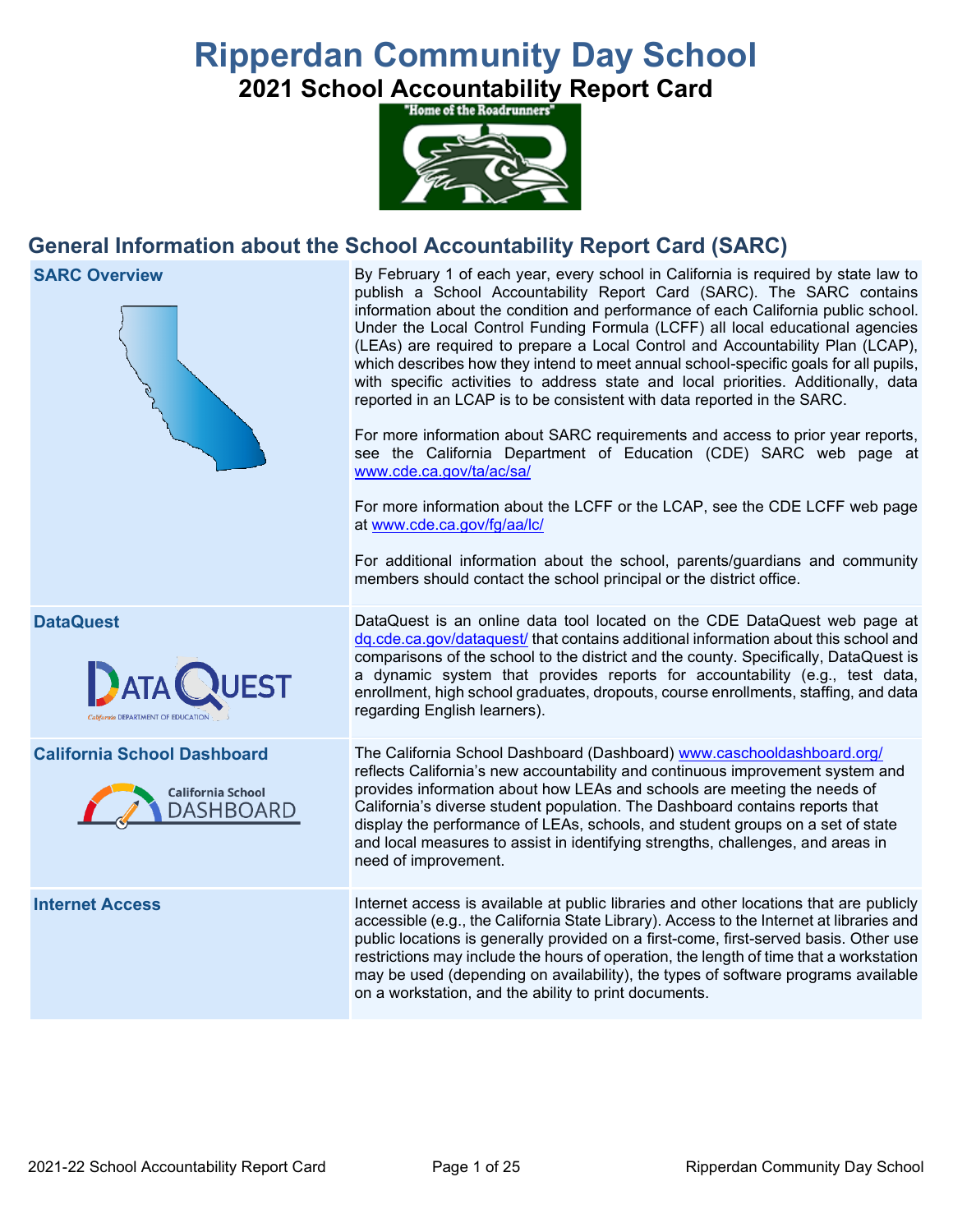#### **2021-22 School Contact Information**

| <b>School Name</b>                                 | <b>Ripperdan Community Day School</b>  |  |  |  |
|----------------------------------------------------|----------------------------------------|--|--|--|
| <b>Street</b>                                      | 26133 Ave. 7                           |  |  |  |
| City, State, Zip                                   | Madera, CA 93637                       |  |  |  |
| <b>Phone Number</b>                                | (559) 674-0059                         |  |  |  |
| <b>Principal</b>                                   | Ara Keledjian                          |  |  |  |
| <b>Email Address</b>                               | akeledjian@maderausd.org               |  |  |  |
| <b>School Website</b>                              | https://www.madera.k12.ca.us/ripperdan |  |  |  |
| County-District-School (CDS) Code 20 65243 0131086 |                                        |  |  |  |

| 2021-22 District Contact Information |                                |  |
|--------------------------------------|--------------------------------|--|
| <b>District Name</b>                 | Madera Unified School District |  |
| <b>Phone Number</b>                  | 559.675.4500                   |  |
| Superintendent                       | Todd Lile                      |  |
| <b>Email Address</b>                 | toddlile@maderausd.org         |  |
| <b>District Website Address</b>      | www.madera.k12.ca.us           |  |

#### **2021-22 School Overview**

#### Principal's Message

The purpose of Ripperdan Community Day School is to provide support to students who have had difficulty finding success at a comprehensive site. The smaller environment provides a community that surrounds and supports our students with resources that will help them overcome adversity and be a positive part of a learning community.

Highlights of Ripperdan Community Day include our counseling/intervention program. This program provides supportive/counseling services within the school day for students that are struggling with a variety of personal/social issues. Technology is available in every classroom and every student has access to online classes. All learning is supported with activities, field trips, and at times community service.

Each student at Ripperdan is treated and supported as an individual and as part of the community as a whole. We believe students are unique and able to be the best possible version of themselves. This includes acceptance of academic challenges and positive character attributes. They are given the opportunity to develop academic and social skills that will allow them to return to the comprehensive site; or if they choose, to graduate from alternative education with a goal in mind for post secondary school or vocation.

#### Mission Statement

The mission of Ripperdan Community Day School is to provide a comprehensive education within a safe, structured, and supportive environment to develop personal growth and character, resulting in responsible community members.

#### School Profile

Ripperdan Community Day School is one of three alternative education schools in the Madera Unified School District. In 2020 the school was accredited by the Western Association of Schools and Colleges (WASC) through 2026. Enrollment capacity is 60 students grades seven through twelve. Ripperdan serves students who are often in a state of transition. Students attending Ripperdan have diverse goals which may include returning to the comprehensive site, transferring to other alternate alternative education sites, or remaining to graduate from Ripperdan.

Curriculum is focused on common core standards. Teachers use multiple instructional strategies in their classroom including the direct instruction model. All of Ripperdan's certificated staff are N.C.L.B. compliant. Each has taken on the high standards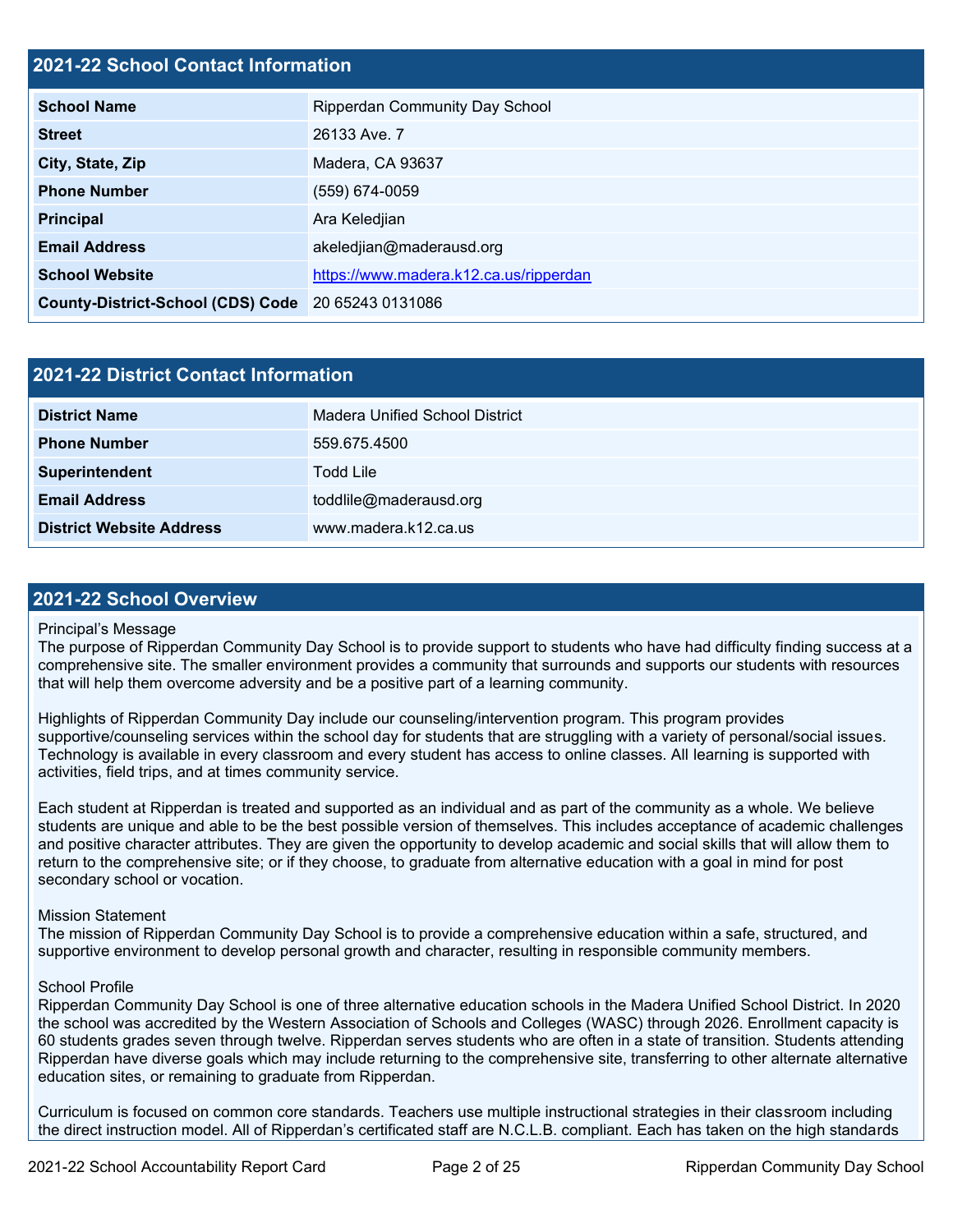#### **2021-22 School Overview**

and responsibilities of being a Ripperdan teacher.

Counseling services are available to all of our students and provided by our student intervention specialist, a full-time counselor, and a part time school psychologist. Additionally, a resource specialist program is in operation to serve the needs of our special education students. Other programs and services offered to students include: English language support, Hip Hop therapy with recording ability, a library, and a Safe School Plan.

Ripperdan serves students who are on an expulsion, on probation, struggle with attendance and/or are placed through the Madera Unified District process for more intensive support and services. Therefore, there is collaboration to support students' success with outside counseling agencies, probation, social services, and the community as a whole.

# **About this School**

| 2020-21 Student Enrollment by Grade Level |                           |  |  |  |
|-------------------------------------------|---------------------------|--|--|--|
| <b>Grade Level</b>                        | <b>Number of Students</b> |  |  |  |
| Grade 7                                   |                           |  |  |  |
| Grade 8                                   | 3                         |  |  |  |
| Grade 9                                   | 5                         |  |  |  |
| Grade 10                                  | 10                        |  |  |  |
| Grade 11                                  | 18                        |  |  |  |
| Grade 12                                  | 6                         |  |  |  |
| <b>Total Enrollment</b>                   | 43                        |  |  |  |

| 2020-21 Student Enrollment by Student Group |                                    |  |  |  |
|---------------------------------------------|------------------------------------|--|--|--|
| <b>Student Group</b>                        | <b>Percent of Total Enrollment</b> |  |  |  |
| <b>Black or African American</b>            |                                    |  |  |  |
| <b>Hispanic or Latino</b>                   | 88.4                               |  |  |  |
| <b>Two or More Races</b>                    | 2.3                                |  |  |  |
| <b>White</b>                                | 2.3                                |  |  |  |
| <b>English Learners</b>                     | 34.9                               |  |  |  |
| <b>Homeless</b>                             | 14                                 |  |  |  |
| <b>Socioeconomically Disadvantaged</b>      | 97.7                               |  |  |  |
| <b>Students with Disabilities</b>           | 18.6                               |  |  |  |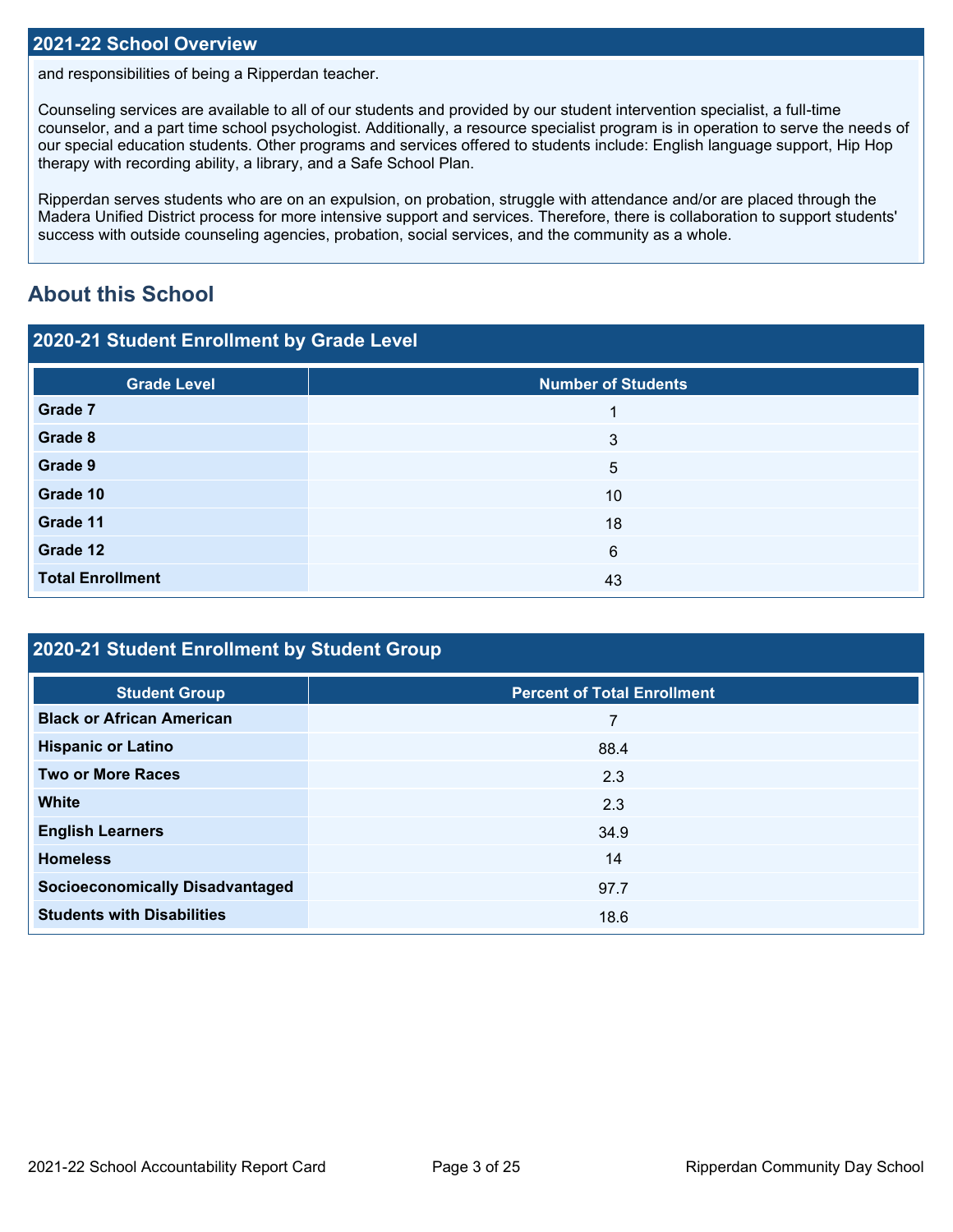# **A. Conditions of Learning State Priority: Basic**

The SARC provides the following information relevant to the State priority: Basic (Priority 1):

- Degree to which teachers are appropriately assigned and fully credentialed in the subject area and for the pupils they are teaching;
	- Pupils have access to standards-aligned instructional materials; and
- School facilities are maintained in good repair

Note: For more information refer to the Updated Teacher Equity Definitions web page at<https://www.cde.ca.gov/pd/ee/teacherequitydefinitions.asp>

#### **2019-20 Teacher Preparation and Placement**

| <b>Authorization/Assignment</b>                                                                 | 2019-20 |
|-------------------------------------------------------------------------------------------------|---------|
| Fully (Preliminary or Clear) Credentialed for Subject and Student Placement (properly assigned) |         |
| <b>Intern Credential Holders Properly Assigned</b>                                              |         |
| Teachers Without Credentials and Misassignments ("ineffective" under ESSA)                      |         |
| Credentialed Teachers Assigned Out-of-Field ("out-of-field" under ESSA)                         |         |
| <b>Unknown</b>                                                                                  |         |
| <b>Total Teaching Positions</b>                                                                 |         |
|                                                                                                 |         |

Note: The data in this table is based on Full Time Equivalent (FTE) status. One FTE equals one staff member working full time; one FTE could also represent two staff members who each work 50 percent of full time. Additionally, an assignment is defined as a position that an educator is assigned to based on setting, subject, and grade level. An authorization is defined as the services that an educator is authorized to provide to students.

# **2019-20 Teachers Without Credentials and Misassignments (considered "ineffective" under ESSA)**

| <b>Authorization/Assignment</b>                              | 2019-20 |  |
|--------------------------------------------------------------|---------|--|
| <b>Permits and Waivers</b>                                   |         |  |
| <b>Misassignments</b>                                        |         |  |
| <b>Vacant Positions</b>                                      |         |  |
| <b>Total Teachers Without Credentials and Misassignments</b> |         |  |

# **2019-20 Credentialed Teachers Assigned Out-of-Field (considered "out-of-field" under ESSA)**

| <b>Indicator</b>                                       | 2019-20 |
|--------------------------------------------------------|---------|
| Credentialed Teachers Authorized on a Permit or Waiver |         |
| <b>Local Assignment Options</b>                        |         |
| <b>Total Out-of-Field Teachers</b>                     |         |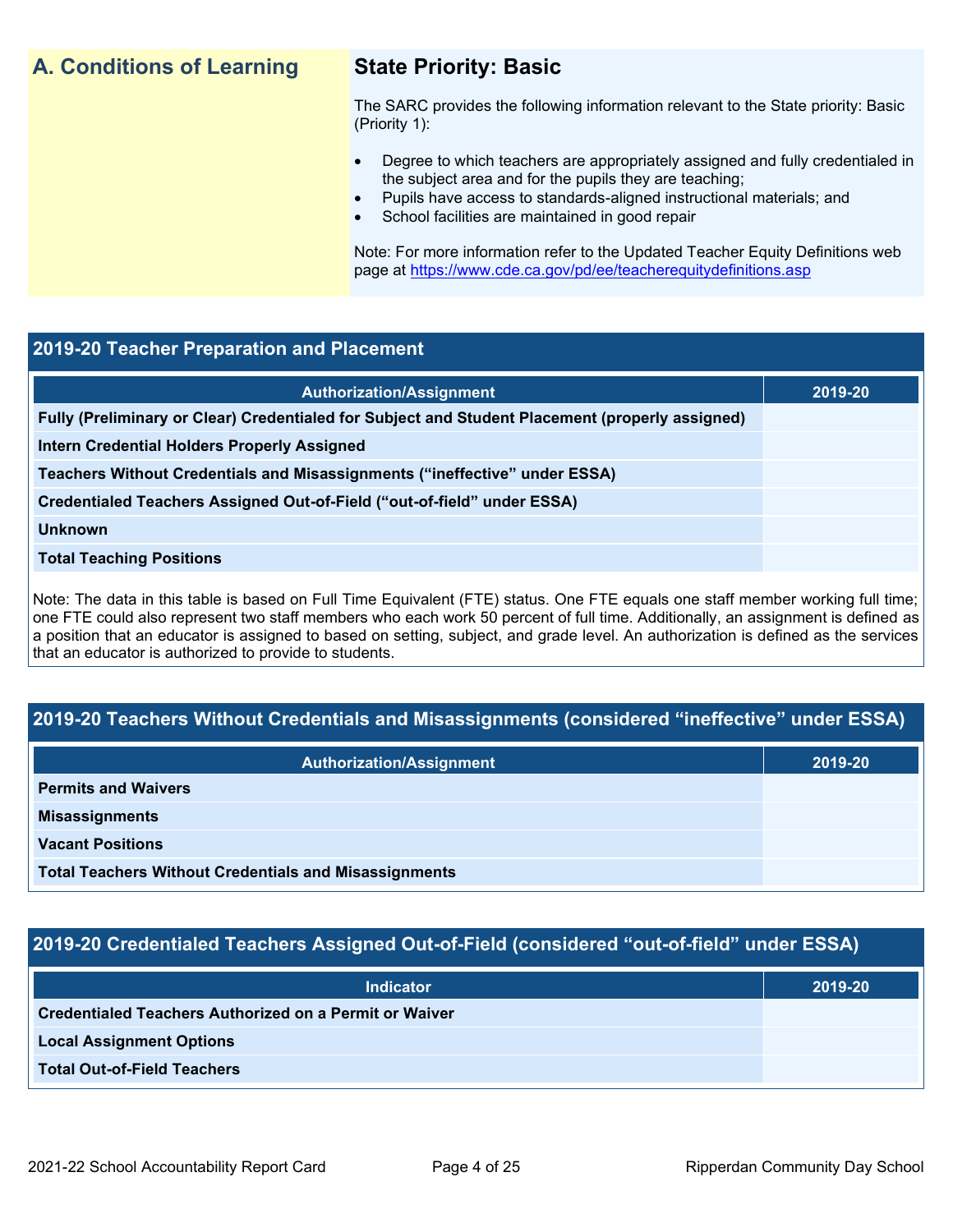#### **2019-20 Class Assignments**

| <b>Indicator</b>                                                                                                                                    | 2019-20 |
|-----------------------------------------------------------------------------------------------------------------------------------------------------|---------|
| <b>Misassignments for English Learners</b><br>(a percentage of all the classes with English learners taught by teachers that are misassigned)       |         |
| No credential, permit or authorization to teach<br>(a percentage of all the classes taught by teachers with no record of an authorization to teach) |         |

#### **2021-22 Quality, Currency, Availability of Textbooks and Other Instructional Materials**

Madera Unified held a public hearing on September 25, 2018, and determined that each school within the district had sufficient and good quality textbooks, instructional materials, or science lab equipment pursuant to the settlement of Williams vs. the State of California. All students, including English learners, are given their own individual standards-aligned textbooks or instructional materials, or both, in core subjects for use in the classroom and to take home. Textbooks and supplementary materials are adopted according to a cycle developed by the California Department of Education, making the textbooks used in the school the most current available. Materials approved for use by the state are reviewed by all teachers and a recommendation is made to the School Board by a selection committee composed of teachers and administrators. All recommended materials are available for parent examination at the district office prior to adoption.

The table displays information collected in October, 2019 about the quality, currency, and availability of the standards-aligned textbooks and other instructional materials used at the school.

**Year and month in which the data were collected Collection Controllection Controllect Property** October 2019

| <b>Subject</b>               | Textbooks and Other Instructional Materials/year of<br><b>Adoption</b>                                                                          | <b>From</b><br><b>Most</b><br><b>Recent</b><br><b>Adoption</b> | <b>Percent</b><br><b>Students</b><br><b>Lacking Own</b><br><b>Assigned</b><br><b>Copy</b> |
|------------------------------|-------------------------------------------------------------------------------------------------------------------------------------------------|----------------------------------------------------------------|-------------------------------------------------------------------------------------------|
| <b>Reading/Language Arts</b> | Grade 7-8:<br>McGraw Hill Book Co. StudySync California Edition, 2016<br>Board Approved May 24, 2016                                            | Yes                                                            | 0.0%                                                                                      |
|                              | English I & Enhanced English I (9th):<br>StudySync California Edition w/Designated ELD Adopted<br>May 24, 2016<br>McGraw Hill Book Co., 2016    |                                                                |                                                                                           |
|                              | English II & Honors English II (10th):<br>StudySync California Edition w/Designated ELD Adopted<br>May 24, 2016<br>McGraw Hill Book Co., 2016   |                                                                |                                                                                           |
|                              | English III & Honors English III (11th):<br>StudySync California Edition w/Designated ELD Adopted<br>May 24, 2016<br>McGraw Hill Book Co., 2016 |                                                                |                                                                                           |
|                              | AP Language (11th):<br>Language of Composition: Reading, Writing, Rhetoric<br>Adopted July 17, 2007<br>Bedford/St. Martin's, 2008               |                                                                |                                                                                           |
|                              | The Bedford Reader<br>Adopted March 28, 2000<br>Bedford/St. Martin's, 11th Edition, 2012                                                        |                                                                |                                                                                           |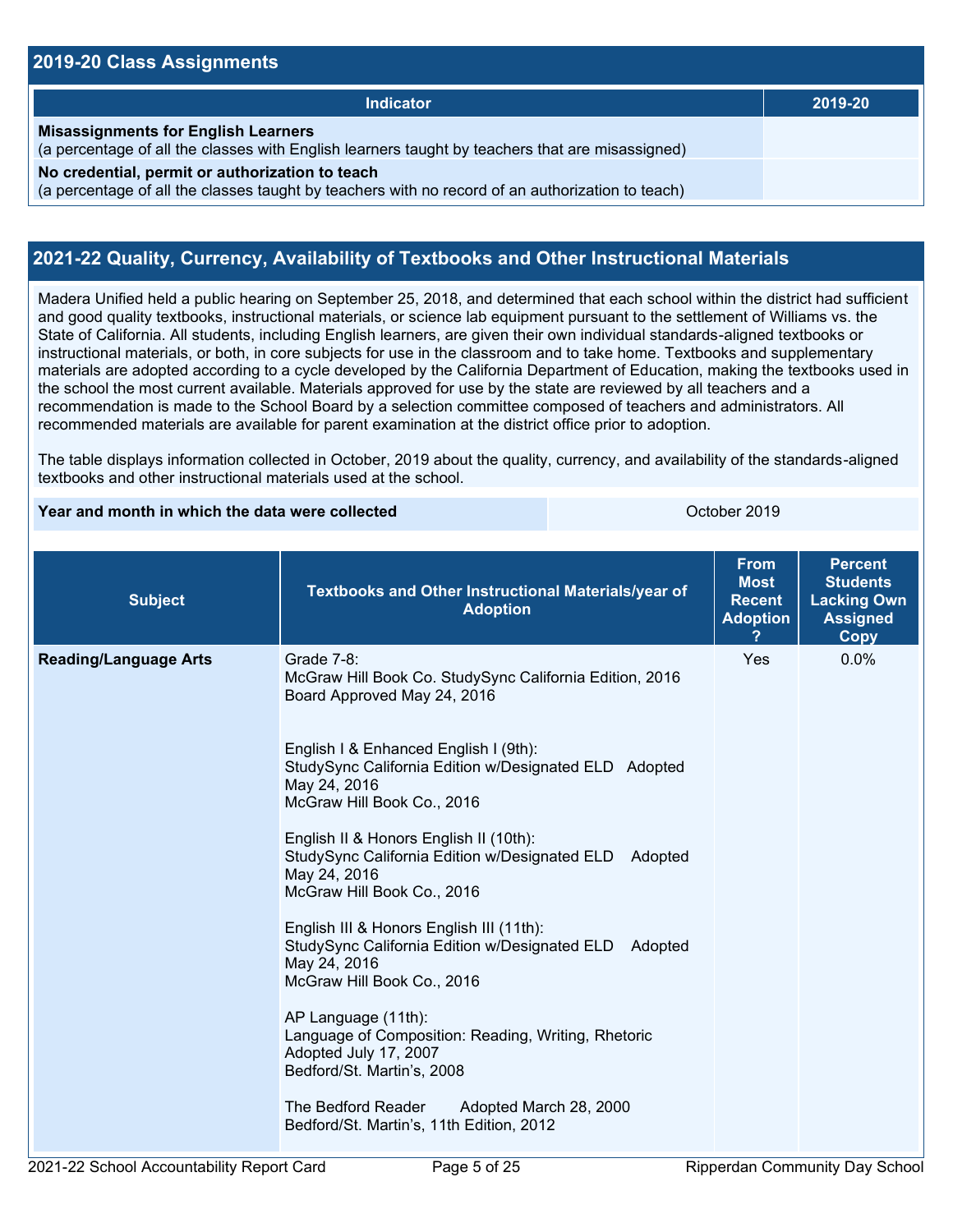|                    | Expository Reading & Writing Course (ERWC) (12th):<br>Expository Reading & Writing Course, Third Edition Adopted<br>May 26, 2009<br>California State University Online Press, 2019         |     |      |
|--------------------|--------------------------------------------------------------------------------------------------------------------------------------------------------------------------------------------|-----|------|
|                    | AP Literature (12th):<br>Perrine's Literature: Structure & Sense Adopted March 28,<br>2000<br>Harcourt Brace, 10th Ed., 2009                                                               |     |      |
|                    |                                                                                                                                                                                            |     |      |
|                    | English 1A Dual Enrollment (12th)<br>The Blair Reader: Exploring Issues and Ideas<br>Pearson, 9th Edition, 2016                                                                            |     |      |
| <b>Mathematics</b> | Grade 7<br>Big Ideas Learning Big Ideas Math, 2015 Grade 7 - Course 2<br>Board Approved: April 29, 2014                                                                                    | Yes | 0.0% |
|                    | Grade 8:<br>McGraw Hill California Math Course 3, 2015<br>Board Approved: April 29, 2014                                                                                                   |     |      |
|                    | Integrated Math I & Enhanced Integrated Math I (9th):<br>Springboard Mathematics - Integrated Mathematics I<br>Adopted April 29, 2014<br>The College Board, 2014                           |     |      |
|                    | Integrated Math II & Enhanced Integrated Math II (10th):<br>Springboard Mathematics - Integrated Mathematics II<br>Adopted April 29, 2014<br>The College Board, 2014                       |     |      |
|                    | Integrated Math III & Honors Integrated Math III (11th):<br>Springboard Mathematics - Integrated Mathematics III<br>Adopted April 29, 2014<br>The College Board, 2014                      |     |      |
|                    | Mathematical Reasoning With Connections (MRWC) (12th):<br>Mathematical Reasoning with Connections, 1st Edition<br>Adopted March 26, 2019<br>California State University Online Press, 2019 |     |      |
|                    | AP Calculus AB/BC (12th):<br>Calculus of a Single Variable/Calculus with Analytical<br>Geometry, 9th Ed. Adopted June 29, 2010<br>Brooks/Cole Cengage Learning, 2010                       |     |      |
|                    | Statistics & Probability (12th):<br>Understanding Statistics, 8th Edition<br>Adopted May 14,<br>2006<br>Houghton Mifflin Harcourt, 2006                                                    |     |      |
|                    | AP Statistics (12th):<br>The Practice of Statistics, 5th Edition<br>Adopted June 26,<br>2014<br>Bedford, Freeman & Worth, 2014                                                             |     |      |
| <b>Science</b>     | Grade 7-8:<br>Amplify Integrated Science 7<br>Amplify Integrated Science 8<br>Board Approved April 24, 2007                                                                                | Yes | 0.0% |
|                    | The Living Earth/AG Biology (9th):                                                                                                                                                         |     |      |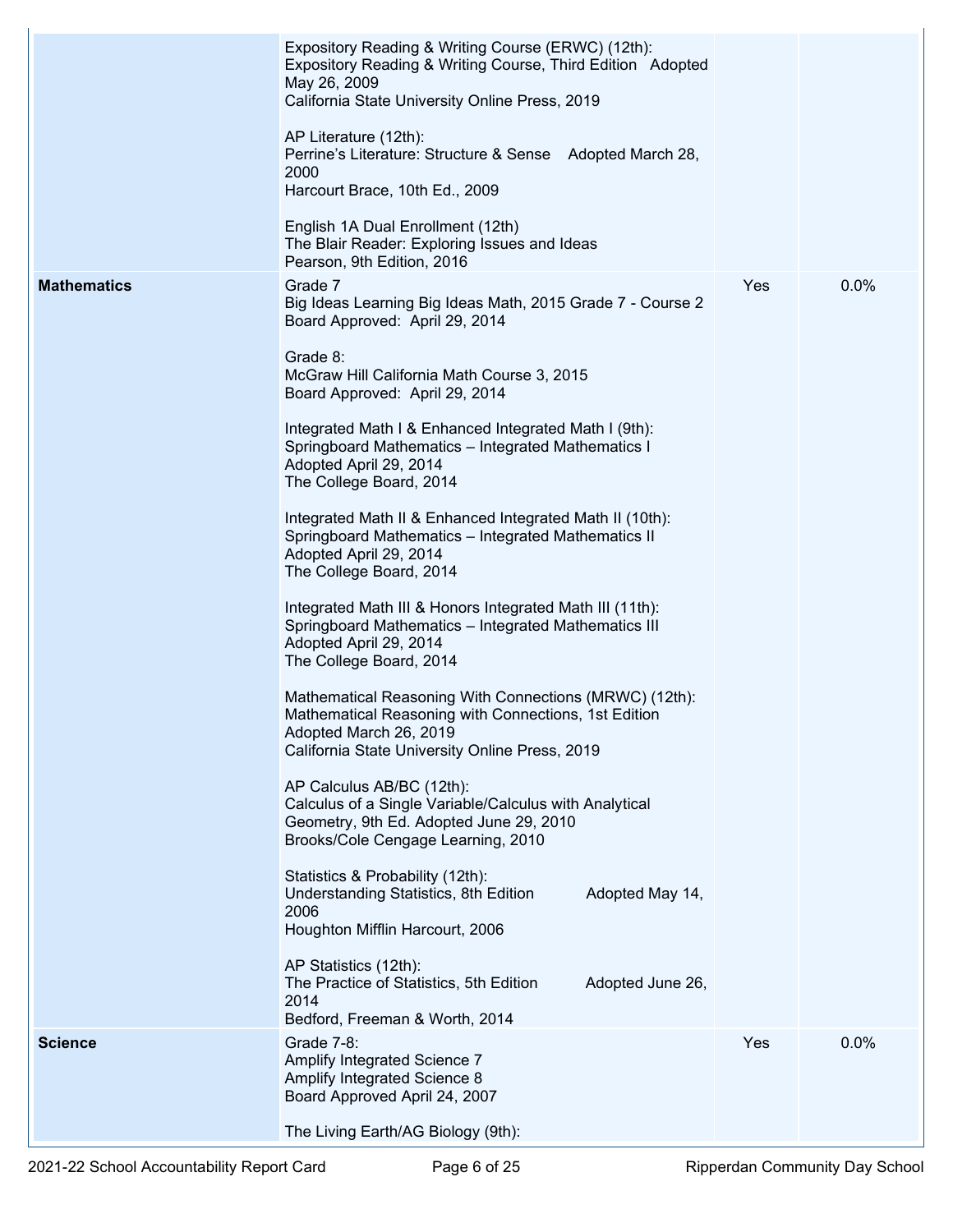|                                                        | <b>Biology</b><br>Adopted August 14, 2007<br>McDougal Littell, 2008<br>Online supplemental: Biozone: The Living Earth, 2nd Edition,<br>2020                                                                                                                              |     |              |
|--------------------------------------------------------|--------------------------------------------------------------------------------------------------------------------------------------------------------------------------------------------------------------------------------------------------------------------------|-----|--------------|
|                                                        | Chemistry in the Earth Systems/Honors Chemistry in the<br>Earth Systems/Agriculture Chemistry (10th):<br>Adopted April 12, 2005<br>Chemistry<br>Prentice Hall, 2005<br>Online supplemental: Biozone: Chemistry in the Earth<br>Systems, 2019                             |     |              |
|                                                        | Physics of the Universe (11th):<br>Honors Physics, 6th Edition<br>Adopted May 14, 2006<br>Pearson Prentice Hall 2005<br>Online supplemental: Biozone: Physics of the Universe, 2019                                                                                      |     |              |
|                                                        | AP Biology (11-12th):<br>Principles of Life, 2nd Edition<br>Adopted May 26, 2015<br>WH Freeman & Company, 2014                                                                                                                                                           |     |              |
|                                                        | AP Chemistry (11-12th):<br>Chemistry: The Central Science, 14th Edition<br>Adopted<br>June 23, 2020<br>SAVVAS (Pearson), 2018                                                                                                                                            |     |              |
|                                                        | AP Environmental Science (11-12th):<br>Environmental Science for AP, 2nd Ed.<br>Adopted May 26,<br>2015<br>WH Freeman & Company, 2015                                                                                                                                    |     |              |
| <b>History-Social Science</b>                          | Grade 7:<br>McGraw Hill School Education Impact California Social<br>Studies: World History Geography: Medieval & Early Modern<br><b>Times, 2018</b><br>Board Approved: May 8, 2018                                                                                      | Yes | $\mathbf 0$  |
|                                                        | Grade 8:<br>Teachers' Curriculum Institute History Alive! The United<br>States Through Industrialism, 2017<br>Board Approved: May 8, 2018                                                                                                                                |     |              |
|                                                        | 12th: Civics - Pearson<br>12th: Economics - Pearson<br>7th: McGraw-Hill<br>8th: Teacher's Curriculum Institute - Social Studies Alive! US<br><b>History California Series</b><br>9th-12th: United States History Learning Plus Assoc.<br>9th-12th: World History Pearson |     |              |
| <b>Foreign Language</b>                                | SBE - Approved Foreign Language Program<br>Grade $6-8$ :<br>Holt McDougal - ¡Avancemos!                                                                                                                                                                                  | Yes | $\mathbf{0}$ |
|                                                        | Holt McDougal ¡Avancemos!, 2013<br>Grade 7: Level 1A<br>Grade 8: Level 1B                                                                                                                                                                                                |     |              |
| <b>Health</b>                                          |                                                                                                                                                                                                                                                                          |     |              |
| <b>Visual and Performing Arts</b>                      |                                                                                                                                                                                                                                                                          |     |              |
| <b>Science Laboratory Equipment</b><br>$(grades 9-12)$ |                                                                                                                                                                                                                                                                          |     |              |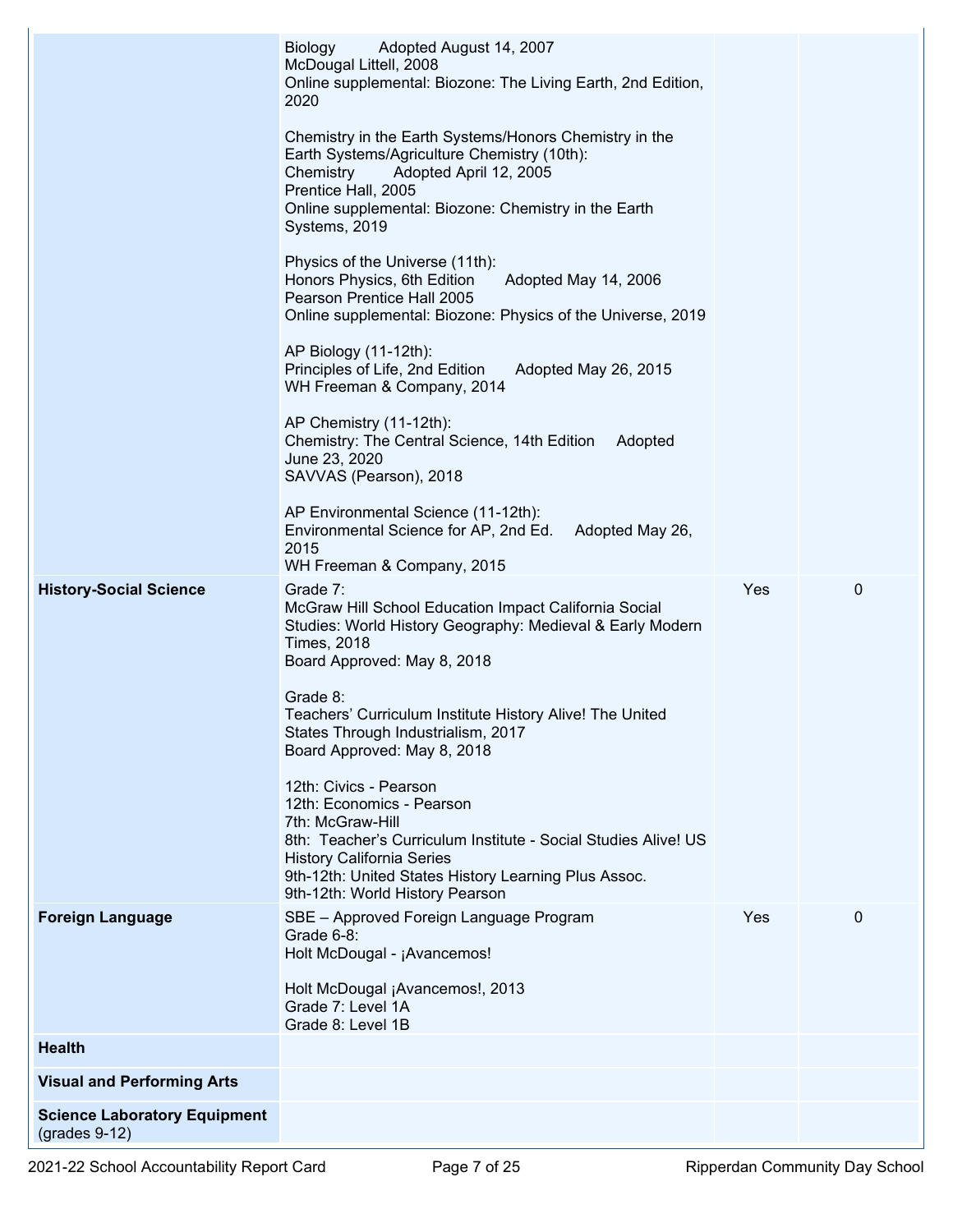#### **School Facility Conditions and Planned Improvements**

Ripperdan Community Day was originally constructed in 1914 and reopened for students in 2015 and is comprised of 10 classrooms, 1 multipurpose room/cafeteria, 1 library, 1 staff lounge, 1 community room, and 1 physical education area.

#### Cleaning Process

The principal works daily with the custodial staff of 2 (1 full-time and 1 part-time) to ensure that the cleaning of the school is maintained to provide for a clean and safe school. The district governing board has adopted cleaning standards for all schools in the district. A summary of these standards is available at the district office for review.

#### Maintenance and Repair

District maintenance staff ensures that the repairs necessary to keep the school in good repair and work orders are completed in a timely manner. A work order process is used to ensure efficient service and the highest priority is given to emergency repairs. While reviewing this report, please note that even minor discrepancies are reported in the inspection process. The items noted in the table have been corrected or are in the process of remediation.

#### Deferred Maintenance Budget

The district participates in the State School Deferred Maintenance Program, which provides matching funds on a dollar–for– dollar basis, to assist school districts with expenditures for major repair or replacement of existing school building components. Typically this includes roofing, plumbing, heating, electrical systems, interior or exterior painting, and floor systems.

The following chart displays the results of the most recent school facilities inspection information. The chart displays data collected in August 2021.

**Year and month of the most recent FIT report** August 2021

| <b>System Inspected</b>                                                | <b>Rate</b><br>Good | Fair | <b>Rate Rate</b><br><b>Poor</b> | <b>Repair Needed and Action Taken or Planned</b> |
|------------------------------------------------------------------------|---------------------|------|---------------------------------|--------------------------------------------------|
| <b>Systems:</b><br>Gas Leaks, Mechanical/HVAC, Sewer                   | X                   |      |                                 |                                                  |
| Interior:<br><b>Interior Surfaces</b>                                  | $\sf X$             |      |                                 |                                                  |
| <b>Cleanliness:</b><br>Overall Cleanliness, Pest/Vermin Infestation    | X                   |      |                                 |                                                  |
| <b>Electrical</b>                                                      | X                   |      |                                 |                                                  |
| <b>Restrooms/Fountains:</b><br>Restrooms, Sinks/ Fountains             | X                   |      |                                 |                                                  |
| Safety:<br>Fire Safety, Hazardous Materials                            | X                   |      |                                 |                                                  |
| Structural:<br><b>Structural Damage, Roofs</b>                         | X                   |      |                                 |                                                  |
| External:<br>Playground/School Grounds, Windows/<br>Doors/Gates/Fences | X                   |      |                                 |                                                  |

| <b>Overall Facility Rate</b> |      |      |      |  |  |  |
|------------------------------|------|------|------|--|--|--|
| <b>Exemplary</b>             | Good | Fair | Poor |  |  |  |
|                              |      |      |      |  |  |  |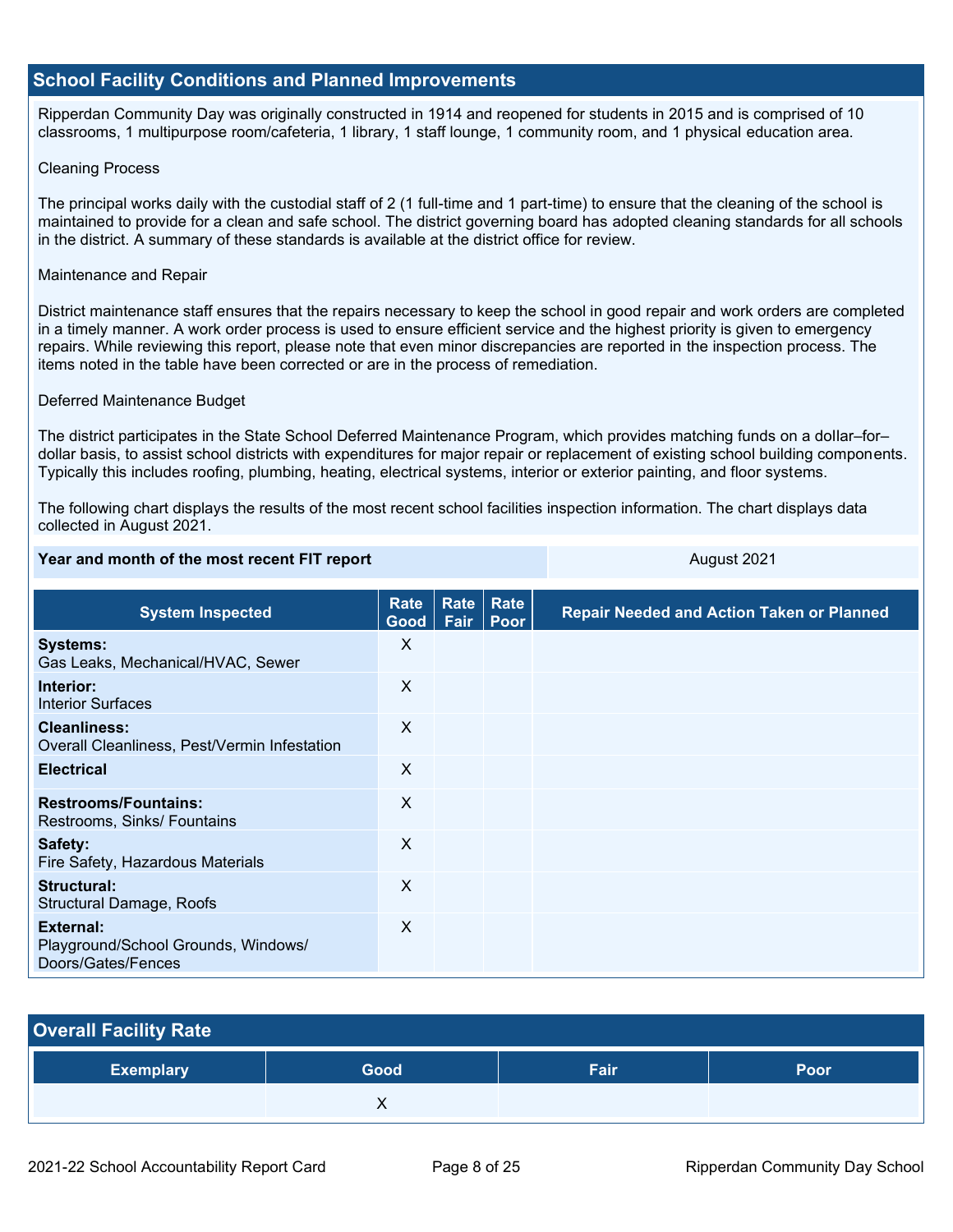# **B. Pupil Outcomes State Priority: Pupil Achievement**

The SARC provides the following information relevant to the State priority: Pupil Achievement (Priority 4):

#### **Statewide Assessments**

(i.e., California Assessment of Student Performance and Progress [CAASPP] System includes the Smarter Balanced Summative Assessments for students in the general education population and the California Alternate Assessments [CAAs] for English language arts/literacy [ELA] and mathematics given in grades three through eight and grade eleven. Only eligible students may participate in the administration of the CAAs. CAAs items are aligned with alternate achievement standards, which are linked with the Common Core State Standards [CCSS] for students with the most significant cognitive disabilities).

The CAASPP System encompasses the following assessments and student participation requirements:

- 1. **Smarter Balanced Summative Assessments and CAAs for ELA** in grades three through eight and grade eleven.
- 2. **Smarter Balanced Summative Assessments and CAAs for mathematics** in grades three through eight and grade eleven.
- 3. **California Science Test (CAST) and CAAs for Science** in grades five, eight, and once in high school (i.e., grade ten, eleven, or twelve).

#### **SARC Reporting in the 2020-2021 School Year Only**

Where the most viable option, LEAs were required to administer the statewide summative assessment in ELA and mathematics. Where a statewide summative assessment was not the most viable option for the LEA (or for one or more gradelevel[s] within the LEA) due to the pandemic, LEAs were allowed to report results from a different assessment that met the criteria established by the State Board of Education (SBE) on March 16, 2021. The assessments were required to be:

- Aligned with CA CCSS for ELA and mathematics;
- Available to students in grades 3 through 8, and grade 11; and
- Uniformly administered across a grade, grade span, school, or district to all eligible students.

#### **Options**

Note that the CAAs could only be administered in-person following health and safety requirements. If it was not viable for the LEA to administer the CAAs in person with health and safety guidelines in place, the LEA was directed to not administer the tests. There were no other assessment options available for the CAAs. Schools administered the Smarter Balanced Summative Assessments for ELA and mathematics, other assessments that meet the SBE criteria, or a combination of both, and they could only choose one of the following:

- Smarter Balanced ELA and mathematics summative assessments;
- Other assessments meeting the SBE criteria; or
- Combination of Smarter Balanced ELA and mathematics summative assessments and other assessments.

The percentage of students who have successfully completed courses that satisfy the requirements for entrance to the University of California and the California State University, or career technical education sequences or programs of study.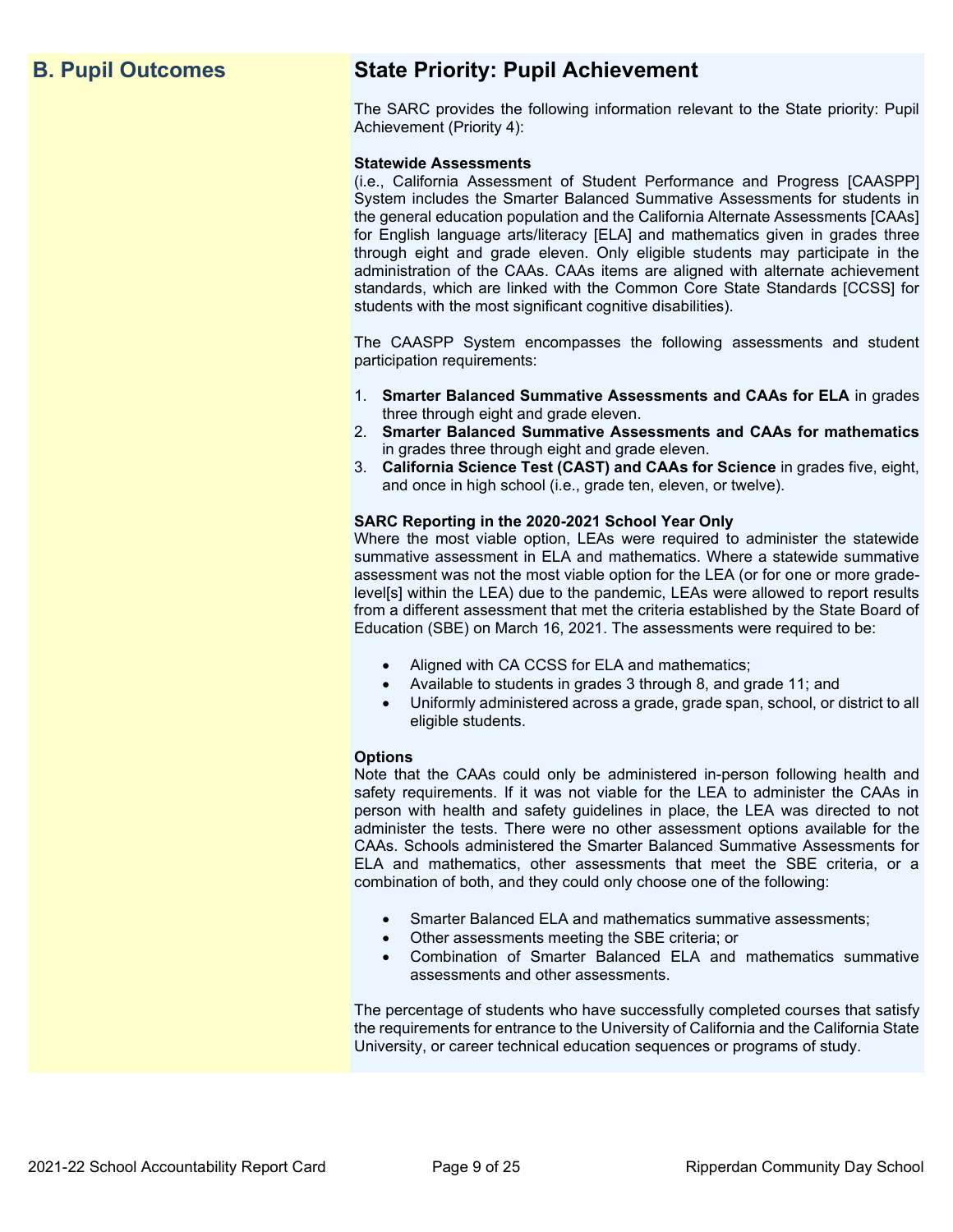#### **Percentage of Students Meeting or Exceeding the State Standard on CAASPP**

This table displays CAASPP test results in ELA and mathematics for all students grades three through eight and grade eleven taking and completing a state-administered assessment.

The 2019-2020 data cells with N/A values indicate that the 2019-2020 data are not available due to the COVID-19 pandemic and resulting summative test suspension. The Executive Order N-30-20 was issued which waived the assessment, accountability, and reporting requirements for the 2019-2020 school year.

The 2020-2021 data cells have N/A values because these data are not comparable to other year data due to the COVID-19 pandemic during the 2020-2021 school year. Where the CAASPP assessments in ELA and/or mathematics is not the most viable option, the LEAs were allowed to administer local assessments. Therefore, the 2020-2021 data between school years for the school, district, state are not an accurate comparison. As such, it is inappropriate to compare results of the 2020-2021 school year to other school years.

| Subject                                                              | <b>School</b><br>2019-20 | <b>School</b><br>2020-21 | <b>District</b><br>2019-20 | <b>District</b><br>2020-21 | <b>State</b><br>2019-20 | <b>State</b><br>2020-21 |
|----------------------------------------------------------------------|--------------------------|--------------------------|----------------------------|----------------------------|-------------------------|-------------------------|
| <b>English Language Arts/Literacy</b><br>$\left($ grades 3-8 and 11) | N/A                      | N/A                      | N/A                        | N/A                        | N/A                     | N/A                     |
| <b>Mathematics</b><br>$(grades 3-8 and 11)$                          | N/A                      | N/A                      | N/A                        | N/A                        | N/A                     | N/A                     |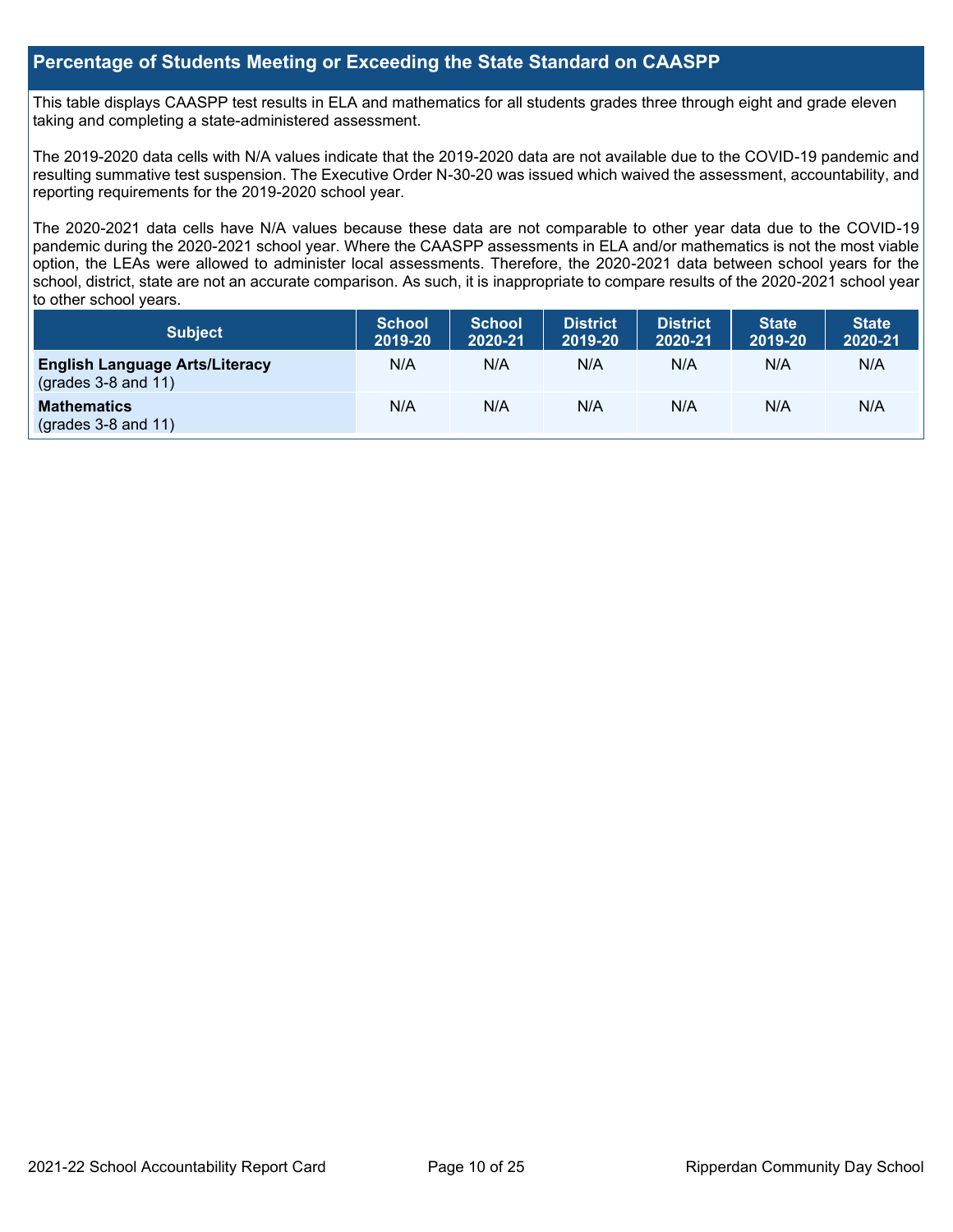### **2020-21 CAASPP Test Results in ELA by Student Group**

This table displays CAASPP test results in ELA by student group for students grades three through eight and grade eleven taking and completing a state-administered assessment. The CDE will populate this table for schools in cases where the school administered the CAASPP assessment. In cases where the school administered a local assessment instead of CAASPP, the CDE will populate this table with "NT" values, meaning this school did not test students using the CAASPP. See the local assessment(s) table for more information.

| <b>CAASPP</b><br><b>Student Groups</b>               | <b>CAASPP</b><br><b>Total</b><br><b>Enrollment</b> | <b>CAASPP</b><br><b>Number</b><br><b>Tested</b> | <b>CAASPP</b><br><b>Percent</b><br><b>Tested</b> | <b>CAASPP</b><br><b>Percent</b><br><b>Not Tested</b> | <b>CAASPP</b><br><b>Percent</b><br><b>Met or</b><br><b>Exceeded</b> |
|------------------------------------------------------|----------------------------------------------------|-------------------------------------------------|--------------------------------------------------|------------------------------------------------------|---------------------------------------------------------------------|
| <b>All Students</b>                                  | 25                                                 | <b>NT</b>                                       | <b>NT</b>                                        | <b>NT</b>                                            | <b>NT</b>                                                           |
| <b>Female</b>                                        | $-$                                                | <b>NT</b>                                       | <b>NT</b>                                        | <b>NT</b>                                            | <b>NT</b>                                                           |
| <b>Male</b>                                          | 21                                                 | <b>NT</b>                                       | <b>NT</b>                                        | <b>NT</b>                                            | <b>NT</b>                                                           |
| American Indian or Alaska Native                     | $\mathbf 0$                                        | $\pmb{0}$                                       | $\mathbf 0$                                      | $\mathbf 0$                                          | $\mathbf 0$                                                         |
| <b>Asian</b>                                         | $\mathbf 0$                                        | $\pmb{0}$                                       | $\Omega$                                         | $\mathbf 0$                                          | 0                                                                   |
| <b>Black or African American</b>                     | $\overline{\phantom{a}}$                           | <b>NT</b>                                       | <b>NT</b>                                        | <b>NT</b>                                            | <b>NT</b>                                                           |
| <b>Filipino</b>                                      | $\Omega$                                           | $\mathbf 0$                                     | $\Omega$                                         | $\mathbf 0$                                          | 0                                                                   |
| <b>Hispanic or Latino</b>                            | 22                                                 | <b>NT</b>                                       | <b>NT</b>                                        | <b>NT</b>                                            | <b>NT</b>                                                           |
| <b>Native Hawaiian or Pacific Islander</b>           | $\mathbf 0$                                        | $\mathbf 0$                                     | $\mathbf 0$                                      | $\overline{0}$                                       | 0                                                                   |
| <b>Two or More Races</b>                             | $\mathbf 0$                                        | $\mathbf 0$                                     | 0                                                | $\mathbf 0$                                          | 0                                                                   |
| <b>White</b>                                         | $\overline{\phantom{a}}$                           | <b>NT</b>                                       | <b>NT</b>                                        | <b>NT</b>                                            | <b>NT</b>                                                           |
| <b>English Learners</b>                              | --                                                 | <b>NT</b>                                       | <b>NT</b>                                        | <b>NT</b>                                            | <b>NT</b>                                                           |
| <b>Foster Youth</b>                                  | $\Omega$                                           | $\mathbf 0$                                     | $\Omega$                                         | $\mathbf{0}$                                         | 0                                                                   |
| <b>Homeless</b>                                      | 18                                                 | <b>NT</b>                                       | <b>NT</b>                                        | <b>NT</b>                                            | <b>NT</b>                                                           |
| <b>Military</b>                                      | $\mathbf 0$                                        | $\pmb{0}$                                       | $\Omega$                                         | $\mathbf 0$                                          | 0                                                                   |
| <b>Socioeconomically Disadvantaged</b>               | 23                                                 | <b>NT</b>                                       | <b>NT</b>                                        | <b>NT</b>                                            | <b>NT</b>                                                           |
| <b>Students Receiving Migrant Education Services</b> | $\mathbf 0$                                        | $\mathbf 0$                                     | $\Omega$                                         | $\mathbf 0$                                          | 0                                                                   |
| <b>Students with Disabilities</b>                    | --                                                 | <b>NT</b>                                       | <b>NT</b>                                        | <b>NT</b>                                            | <b>NT</b>                                                           |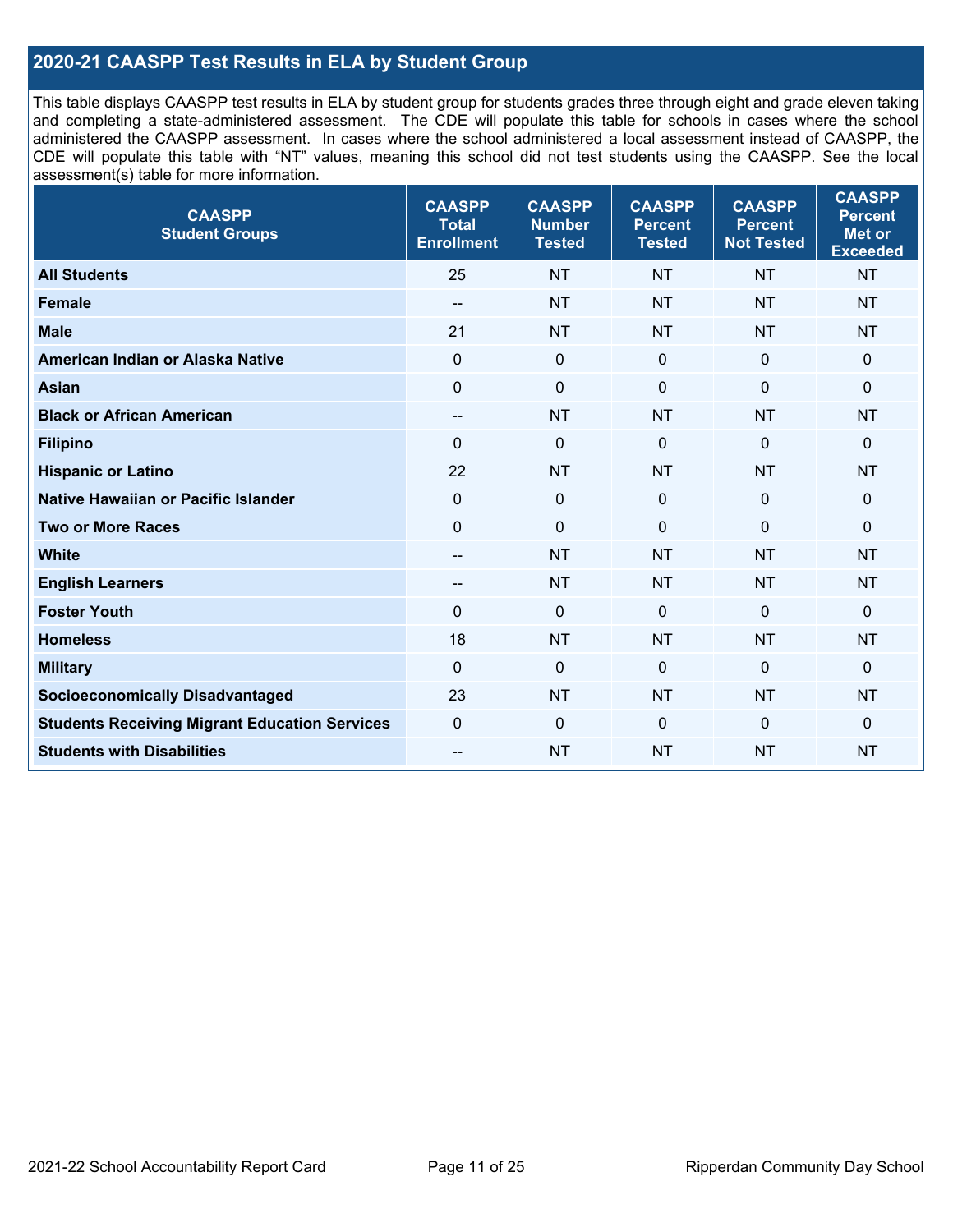### **2020-21 CAASPP Test Results in Math by Student Group**

This table displays CAASPP test results in Math by student group for students grades three through eight and grade eleven taking and completing a state-administered assessment. The CDE will populate this table for schools in cases where the school administered the CAASPP assessment. In cases where the school administered a local assessment instead of CAASPP, the CDE will populate this table with "NT" values, meaning this school did not test students using the CAASPP. See the local assessment(s) table for more information.

| <b>CAASPP</b><br><b>Student Groups</b>               | <b>CAASPP</b><br><b>Total</b><br><b>Enrollment</b> | <b>CAASPP</b><br><b>Number</b><br><b>Tested</b> | <b>CAASPP</b><br><b>Percent</b><br><b>Tested</b> | <b>CAASPP</b><br><b>Percent</b><br><b>Not Tested</b> | <b>CAASPP</b><br><b>Percent</b><br><b>Met or</b><br><b>Exceeded</b> |
|------------------------------------------------------|----------------------------------------------------|-------------------------------------------------|--------------------------------------------------|------------------------------------------------------|---------------------------------------------------------------------|
| <b>All Students</b>                                  | 25                                                 | <b>NT</b>                                       | <b>NT</b>                                        | <b>NT</b>                                            | <b>NT</b>                                                           |
| <b>Female</b>                                        | --                                                 | <b>NT</b>                                       | <b>NT</b>                                        | <b>NT</b>                                            | <b>NT</b>                                                           |
| <b>Male</b>                                          | 21                                                 | <b>NT</b>                                       | <b>NT</b>                                        | <b>NT</b>                                            | NT                                                                  |
| American Indian or Alaska Native                     | $\mathbf 0$                                        | $\boldsymbol{0}$                                | $\mathbf 0$                                      | $\mathbf 0$                                          | 0                                                                   |
| <b>Asian</b>                                         | $\overline{0}$                                     | $\pmb{0}$                                       | $\mathbf{0}$                                     | $\mathbf 0$                                          | 0                                                                   |
| <b>Black or African American</b>                     | $\overline{\phantom{a}}$                           | <b>NT</b>                                       | <b>NT</b>                                        | <b>NT</b>                                            | <b>NT</b>                                                           |
| <b>Filipino</b>                                      | $\mathbf 0$                                        | $\mathbf 0$                                     | $\mathbf{0}$                                     | $\overline{0}$                                       | 0                                                                   |
| <b>Hispanic or Latino</b>                            | 22                                                 | <b>NT</b>                                       | <b>NT</b>                                        | <b>NT</b>                                            | <b>NT</b>                                                           |
| <b>Native Hawaiian or Pacific Islander</b>           | $\mathbf 0$                                        | $\pmb{0}$                                       | $\mathbf{0}$                                     | $\mathbf 0$                                          | 0                                                                   |
| <b>Two or More Races</b>                             | $\mathbf 0$                                        | $\pmb{0}$                                       | $\mathbf{0}$                                     | $\mathbf 0$                                          | 0                                                                   |
| <b>White</b>                                         | $-$                                                | <b>NT</b>                                       | <b>NT</b>                                        | <b>NT</b>                                            | <b>NT</b>                                                           |
| <b>English Learners</b>                              | $\overline{\phantom{a}}$                           | <b>NT</b>                                       | <b>NT</b>                                        | <b>NT</b>                                            | <b>NT</b>                                                           |
| <b>Foster Youth</b>                                  | $\mathbf{0}$                                       | $\mathbf 0$                                     | $\mathbf 0$                                      | $\mathbf 0$                                          | $\Omega$                                                            |
| <b>Homeless</b>                                      | 18                                                 | <b>NT</b>                                       | <b>NT</b>                                        | <b>NT</b>                                            | <b>NT</b>                                                           |
| <b>Military</b>                                      | $\mathbf 0$                                        | $\pmb{0}$                                       | $\mathbf 0$                                      | $\overline{0}$                                       | 0                                                                   |
| <b>Socioeconomically Disadvantaged</b>               | 23                                                 | <b>NT</b>                                       | <b>NT</b>                                        | <b>NT</b>                                            | <b>NT</b>                                                           |
| <b>Students Receiving Migrant Education Services</b> | $\Omega$                                           | $\mathbf 0$                                     | $\mathbf 0$                                      | $\mathbf 0$                                          | $\mathbf{0}$                                                        |
| <b>Students with Disabilities</b>                    | $\overline{a}$                                     | <b>NT</b>                                       | <b>NT</b>                                        | <b>NT</b>                                            | <b>NT</b>                                                           |

#### **2020-21 Local Assessment Test Results in ELA by Student Group**

This table displays Local Assessment test results in ELA by student group for students grades three through eight and grade eleven. LEAs/schools will populate this table for schools in cases where the school administered a local assessment. In cases where the school administered the CAASPP assessment, LEAs/schools will populate this table with "N/A" values in all cells, meaning this table is Not Applicable for this school.

| <b>iReady</b><br><b>Student Groups</b> | <b>iReady</b><br><b>Total</b><br><b>Enrollment</b> | <b>iReady</b><br><b>Number</b><br><b>Tested</b> | <b>iReady</b><br><b>Percent</b><br><b>Tested</b> | <b>iReady</b><br><b>Percent</b><br><b>Not Tested</b> | <b>iReady</b><br><b>Percent</b><br>At or Above<br><b>Grade Level</b> |
|----------------------------------------|----------------------------------------------------|-------------------------------------------------|--------------------------------------------------|------------------------------------------------------|----------------------------------------------------------------------|
| <b>All Students</b>                    | 24                                                 | 12                                              | 50.00%                                           | 50.00%                                               | 8.33%                                                                |
| <b>Female</b>                          | --                                                 | --                                              | 25.00%                                           | 75.00%                                               |                                                                      |
| <b>Male</b>                            | 20                                                 | 11                                              | 55.00%                                           | 45.00%                                               | 9.09%                                                                |
| <b>Black or African American</b>       | --                                                 | $- -$                                           |                                                  | 100.00%                                              | $\overline{\phantom{m}}$                                             |
| <b>Hispanic or Latino</b>              | 21                                                 | 11                                              | 52.38%                                           | 47.62%                                               |                                                                      |

2021-22 School Accountability Report Card **Page 12 of 25** Ripperdan Community Day School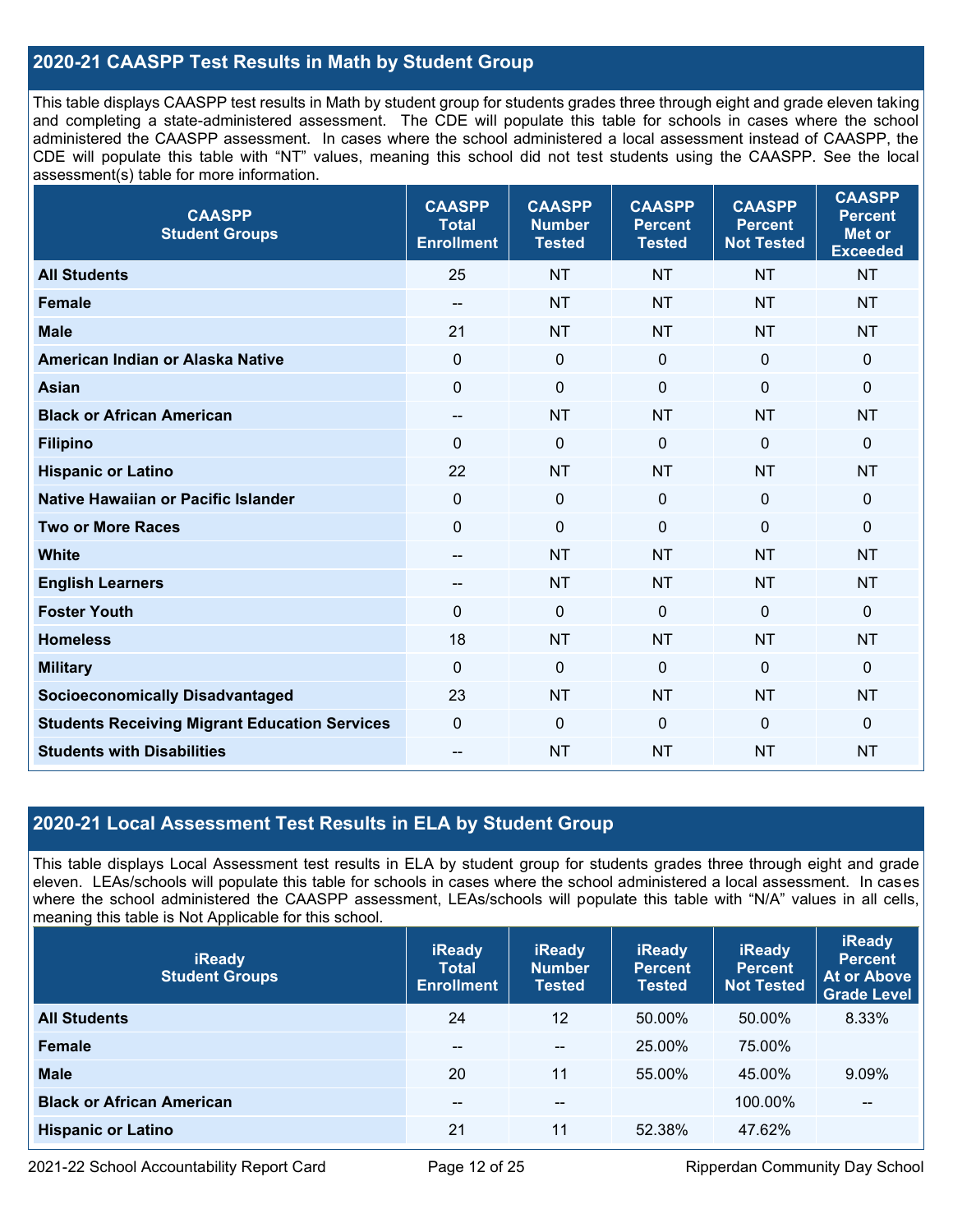| <b>White</b>                                                                               | $- -$ | $- -$ | 100.00% |        | 100.00% |  |
|--------------------------------------------------------------------------------------------|-------|-------|---------|--------|---------|--|
| <b>English Learners</b>                                                                    | $- -$ | --    | 55.56%  | 44.44% |         |  |
| <b>Homeless</b>                                                                            | $- -$ | --    | 44.44%  | 55.56% |         |  |
| <b>Socioeconomically Disadvantaged</b>                                                     | 23    | 11    | 47.83%  | 52.17% |         |  |
| <b>Students with Disabilities</b>                                                          | $- -$ | --    | 33.33%  | 66.67% |         |  |
| *At or above the grade-level standard in the context of the local assessment administered. |       |       |         |        |         |  |

### **2020-21 Local Assessment Test Results in Math by Student Group**

This table displays Local Assessment test results in Math by student group for students grades three through eight and grade eleven. LEAs/schools will populate this table for schools in cases where the school administered a local assessment. In cases where the school administered the CAASPP assessment, LEAs/schools will populate this table with "N/A" values in all cells, meaning this table is Not Applicable for this school.

| <b>iReady</b><br><b>Student Groups</b>                                                     | <b>iReady</b><br><b>Total</b><br><b>Enrollment</b> | <b>iReady</b><br><b>Number</b><br><b>Tested</b> | <b>iReady</b><br><b>Percent</b><br><b>Tested</b> | <b>iReady</b><br><b>Percent</b><br><b>Not Tested</b> | <b>iReady</b><br><b>Percent</b><br><b>At or Above</b><br><b>Grade Level</b> |
|--------------------------------------------------------------------------------------------|----------------------------------------------------|-------------------------------------------------|--------------------------------------------------|------------------------------------------------------|-----------------------------------------------------------------------------|
| <b>All Students</b>                                                                        | 24                                                 | 11                                              | 45.83%                                           | 54.17%                                               | 18.18%                                                                      |
| <b>Female</b>                                                                              | --                                                 | $\sim$                                          | 25.00%                                           | 75.00%                                               |                                                                             |
| <b>Male</b>                                                                                | 20                                                 | --                                              | 50.00%                                           | 50.00%                                               | 20.00%                                                                      |
| <b>Black or African American</b>                                                           | --                                                 | $- -$                                           |                                                  | 100.00%                                              | --                                                                          |
| <b>Hispanic or Latino</b>                                                                  | 21                                                 | $\overline{a}$                                  | 47.62%                                           | 52.38%                                               | 10.00%                                                                      |
| <b>White</b>                                                                               | $- -$                                              | --                                              | 100.00%                                          |                                                      | 100.00%                                                                     |
| <b>English Learners</b>                                                                    | --                                                 | --                                              | 55.56%                                           | 44.44%                                               |                                                                             |
| <b>Homeless</b>                                                                            | --                                                 | $\overline{a}$                                  | 44.44%                                           | 55.56%                                               | 25.00%                                                                      |
| <b>Socioeconomically Disadvantaged</b>                                                     | 23                                                 | --                                              | 43.48%                                           | 56.52%                                               | 10.00%                                                                      |
| <b>Students with Disabilities</b>                                                          | $\qquad \qquad -$                                  | --                                              | 33.33%                                           | 66.67%                                               |                                                                             |
| *At or above the grade-level standard in the context of the local assessment administered. |                                                    |                                                 |                                                  |                                                      |                                                                             |

# **CAASPP Test Results in Science for All Students**

This table displays the percentage of all students grades five, eight, and High School meeting or exceeding the State Standard.

The 2019-2020 data cells with N/A values indicate that the 2019-2020 data are not available due to the COVID-19 pandemic and resulting summative testing suspension. The Executive Order N-30-20 was issued which waived the assessment, accountability, and reporting requirements for the 2019-2020 school year.

For any 2020-2021 data cells with N/T values indicate that this school did not test students using the CAASPP Science.

| <b>Subject</b>                                  | <b>School</b> | <b>School</b> | <b>District</b> | District | State <sup>1</sup> | <b>State</b> |
|-------------------------------------------------|---------------|---------------|-----------------|----------|--------------------|--------------|
|                                                 | 2019-20       | 2020-21       | 2019-20         | 2020-21  | 2019-20            | 2020-21      |
| <b>Science</b><br>(grades 5, 8 and high school) | N/A           | ΝT            | N/A             | ΝT       | N/A                | 28.72        |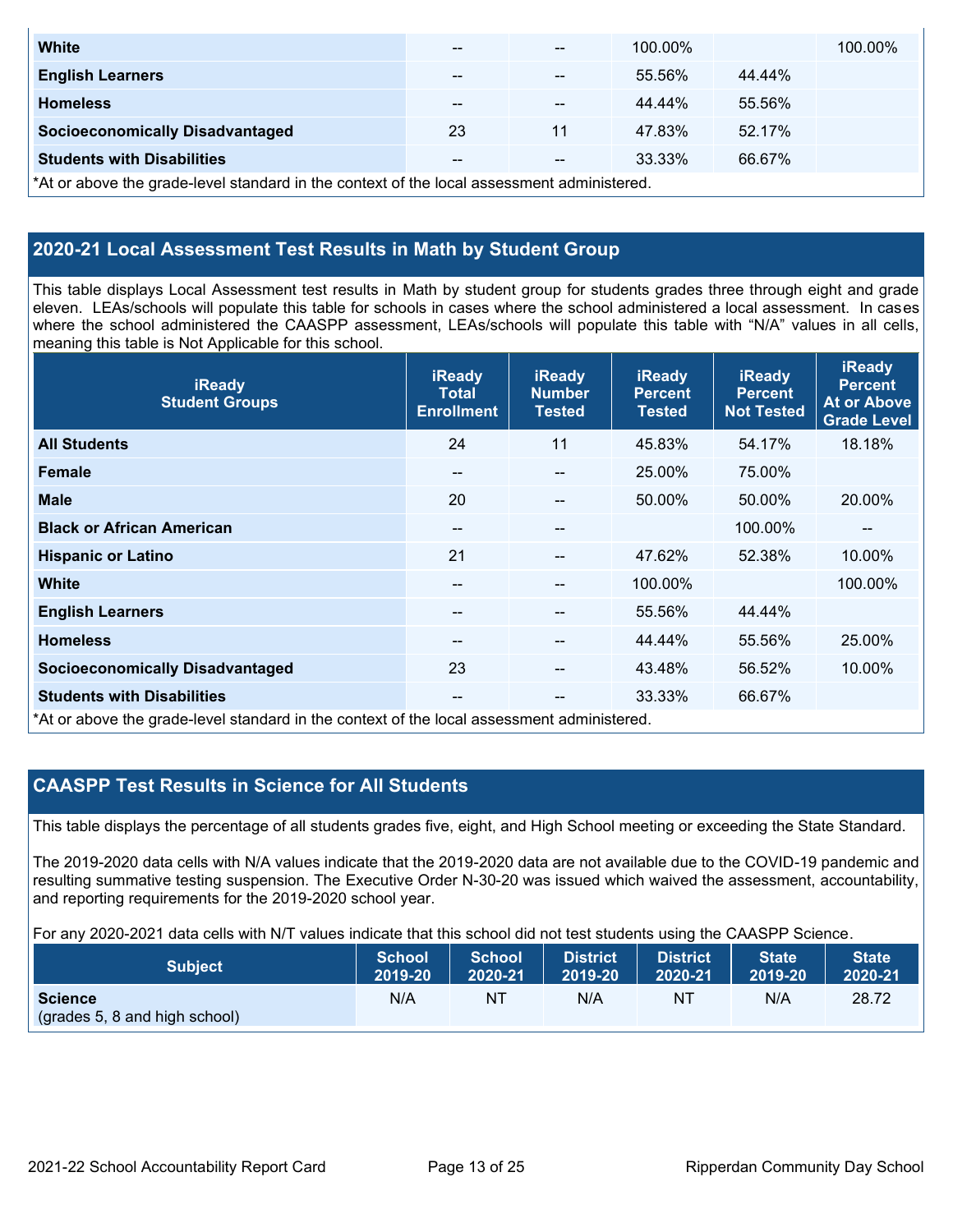#### **2020-21 CAASPP Test Results in Science by Student Group**

This table displays CAASPP test results in Science by student group for students grades five, eight, and High School. For any data cells with N/T values indicate that this school did not test students using the CAASPP Science.

| <b>Student Group</b>                                 | <b>Total</b><br><b>Enrollment</b> | <b>Number</b><br><b>Tested</b> | <b>Percent</b><br><b>Tested</b> | <b>Percent</b><br><b>Not Tested</b> | <b>Percent</b><br><b>Met or</b><br><b>Exceeded</b> |
|------------------------------------------------------|-----------------------------------|--------------------------------|---------------------------------|-------------------------------------|----------------------------------------------------|
| <b>All Students</b>                                  | 11                                | <b>NT</b>                      | <b>NT</b>                       | <b>NT</b>                           | <b>NT</b>                                          |
| <b>Female</b>                                        | --                                | <b>NT</b>                      | <b>NT</b>                       | <b>NT</b>                           | <b>NT</b>                                          |
| <b>Male</b>                                          | --                                | <b>NT</b>                      | <b>NT</b>                       | <b>NT</b>                           | <b>NT</b>                                          |
| American Indian or Alaska Native                     | 0                                 | $\mathbf 0$                    | $\mathbf 0$                     | $\mathbf 0$                         | 0                                                  |
| <b>Asian</b>                                         | $\mathbf 0$                       | $\pmb{0}$                      | $\pmb{0}$                       | $\mathbf 0$                         | 0                                                  |
| <b>Black or African American</b>                     | $\mathbf 0$                       | $\pmb{0}$                      | $\mathbf 0$                     | $\mathbf 0$                         | 0                                                  |
| <b>Filipino</b>                                      | $\mathbf 0$                       | $\mathbf 0$                    | $\Omega$                        | $\Omega$                            | 0                                                  |
| <b>Hispanic or Latino</b>                            | 11                                | <b>NT</b>                      | <b>NT</b>                       | <b>NT</b>                           | <b>NT</b>                                          |
| Native Hawaiian or Pacific Islander                  | $\overline{0}$                    | $\mathbf 0$                    | $\Omega$                        | $\mathbf 0$                         | 0                                                  |
| <b>Two or More Races</b>                             | $\mathbf 0$                       | $\mathbf 0$                    | $\mathbf{0}$                    | $\mathbf{0}$                        | 0                                                  |
| <b>White</b>                                         | $\mathbf 0$                       | $\mathbf 0$                    | $\mathbf 0$                     | $\mathbf 0$                         | 0                                                  |
| <b>English Learners</b>                              | --                                | <b>NT</b>                      | <b>NT</b>                       | <b>NT</b>                           | <b>NT</b>                                          |
| <b>Foster Youth</b>                                  | $\mathbf 0$                       | $\mathbf 0$                    | $\mathbf 0$                     | $\mathbf 0$                         | 0                                                  |
| <b>Homeless</b>                                      | $\qquad \qquad -$                 | <b>NT</b>                      | <b>NT</b>                       | <b>NT</b>                           | <b>NT</b>                                          |
| <b>Military</b>                                      | 0                                 | $\pmb{0}$                      | 0                               | $\Omega$                            | 0                                                  |
| <b>Socioeconomically Disadvantaged</b>               | 11                                | <b>NT</b>                      | <b>NT</b>                       | <b>NT</b>                           | <b>NT</b>                                          |
| <b>Students Receiving Migrant Education Services</b> | $\mathbf 0$                       | $\mathbf 0$                    | $\mathbf{0}$                    | $\overline{0}$                      | 0                                                  |
| <b>Students with Disabilities</b>                    |                                   | <b>NT</b>                      | <b>NT</b>                       | <b>NT</b>                           | <b>NT</b>                                          |

#### **2020-21 Career Technical Education Programs**

Ripperdan Community Day career planning program prepares students to succeed in real-world contexts through the development of conceptual thinking, effective communication, and the ability to apply knowledge and skills learned in the classroom. Instructors at Ripperdan Community Community Day have directed efforts toward establishing school-to-work foundations within each curricular area for all students, including those with special needs. A career technical education elective is available for students in ninth through twelfth grades through Edgenuity online program. Community service and field trips are available for students to enrich their CTE participation.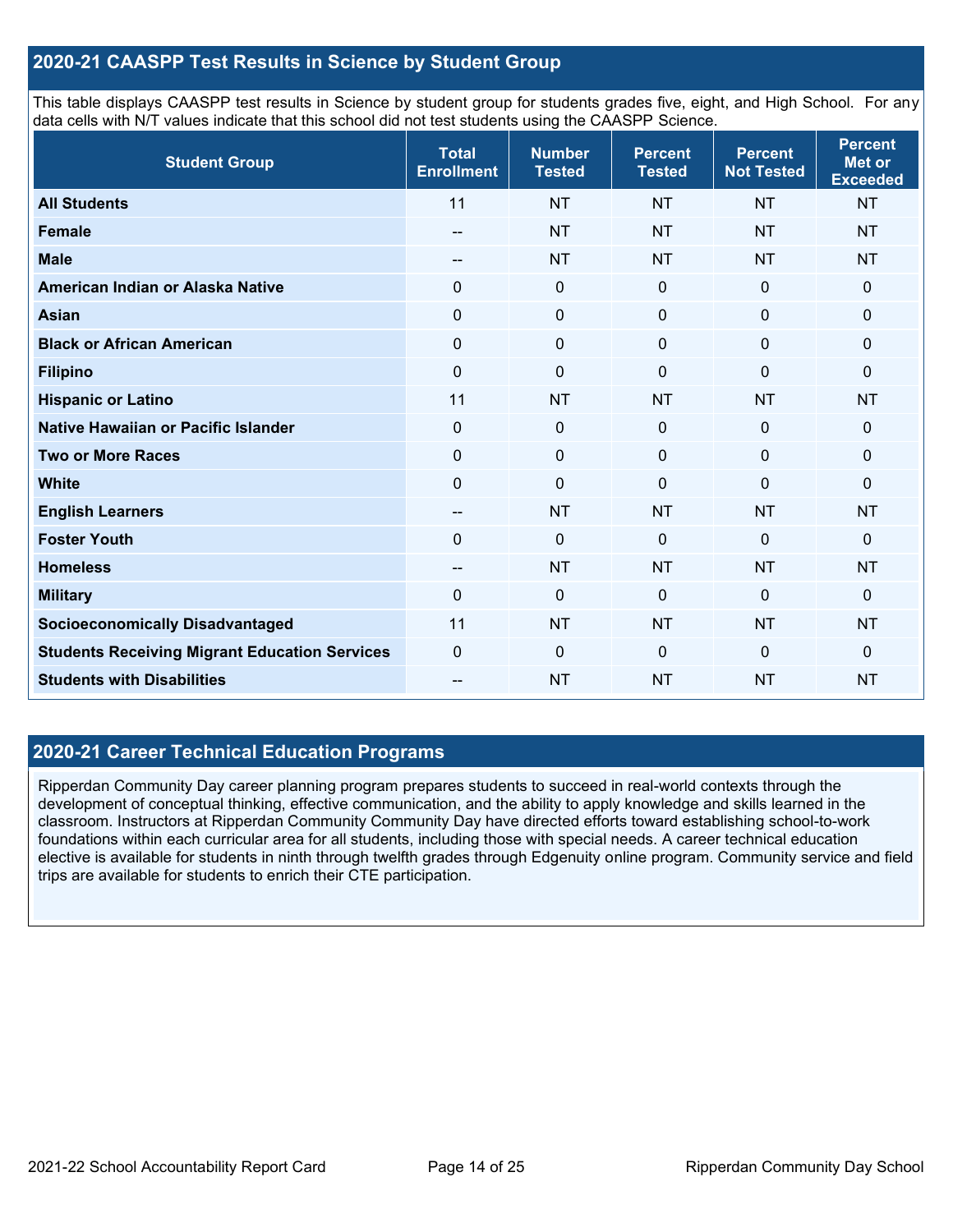#### **2020-21 Career Technical Education (CTE) Participation**

| <b>Measure</b>                                                                                                                    | <b>CTE Program Participation</b> |
|-----------------------------------------------------------------------------------------------------------------------------------|----------------------------------|
| <b>Number of Pupils Participating in CTE</b>                                                                                      |                                  |
| Percent of Pupils that Complete a CTE Program and Earn a High School Diploma                                                      |                                  |
| Percent of CTE Courses that are Sequenced or Articulated Between the School and<br><b>Institutions of Postsecondary Education</b> |                                  |

#### **Course Enrollment/Completion**

This table displays the course enrollment/completion of University of California (UC) and/or California State University (CSU) admission requirements.

| <b>UC/CSU Course Measure</b>                                                | <b>Percent</b> |
|-----------------------------------------------------------------------------|----------------|
| 2020-2021 Pupils Enrolled in Courses Required for UC/CSU Admission          | 100            |
| 2019-2020 Graduates Who Completed All Courses Required for UC/CSU Admission | $\mathbf{U}$   |

# **B. Pupil Outcomes State Priority: Other Pupil Outcomes**

The SARC provides the following information relevant to the State priority: Other Pupil Outcomes (Priority 8): Pupil outcomes in the subject area of physical education.

#### **2020-21 California Physical Fitness Test Results**

Due to the COVID-19 crisis, the Physical Fitness Test was suspended during the 2020-2021 school year and therefore no data are reported and each cell in this table is populated with "N/A."

| <b>Grade Level</b> | <b>Four of Six Fitness Standards</b> | <b>Five of Six Fitness Standards</b> | <b>Percentage of Students Meeting   Percentage of Students Meeting   Percentage of Students Meeting  </b><br><b>Six of Six Fitness Standards</b> |
|--------------------|--------------------------------------|--------------------------------------|--------------------------------------------------------------------------------------------------------------------------------------------------|
| Grade 5            | N/A                                  | N/A                                  | N/A                                                                                                                                              |
| Grade 7            | N/A                                  | N/A                                  | N/A                                                                                                                                              |
| Grade 9            | N/A                                  | N/A                                  | N/A                                                                                                                                              |

# **C. Engagement State Priority: Parental Involvement**

The SARC provides the following information relevant to the State priority: Parental Involvement (Priority 3): Efforts the school district makes to seek parent input in making decisions regarding the school district and at each school site.

#### **2021-22 Opportunities for Parental Involvement**

Ripperdan Community Day encourages parents/guardians to reconnect to school alongside their students. Parents participate in an initial meeting where services and expectations are clearly outlined and communicated. There are opportunities for guardians to participate at Ripperdan by attending our counseling/support services with their student which may include home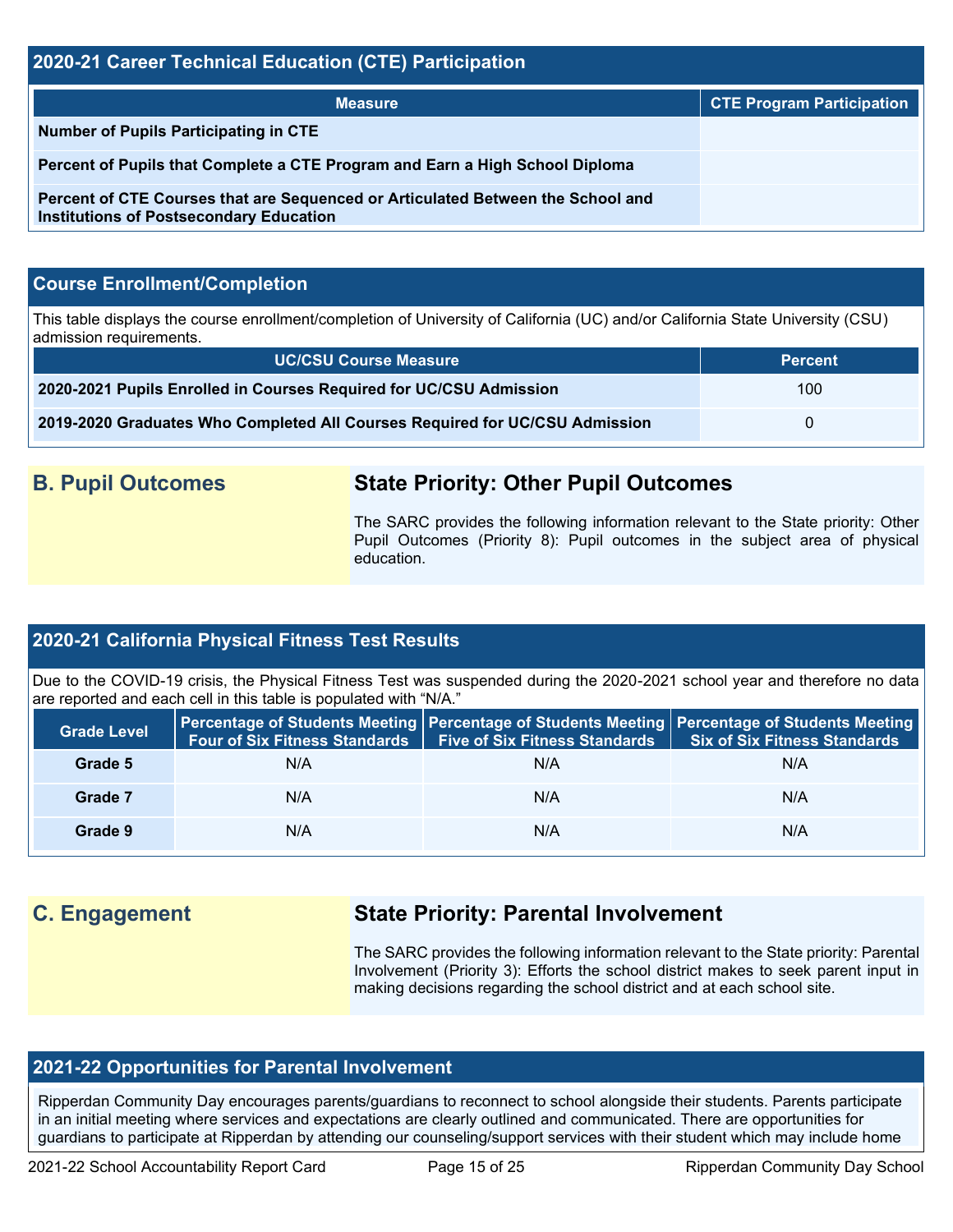#### **2021-22 Opportunities for Parental Involvement**

visits by staff and counselors. Families are encouraged to become more familiar with the daily operations of the school and participate in the Madera Unified Parent Advisory Committee, and School Site Council. Open communication from Ripperdan staff members gives family members the opportunity to establish positive relationships with the Ripperdan staff.

# **C. Engagement State Priority: Pupil Engagement**

The SARC provides the following information relevant to the State priority: Pupil Engagement (Priority 5):

- High school dropout rates;
- High school graduation rates; and
- Chronic Absenteeism

#### **Dropout Rate and Graduation Rate (Four-Year Cohort Rate)**

| <b>Indicator</b>       | <b>School</b><br>2018-19 | <b>School</b><br>2019-20 | <b>School</b><br>2020-21              | <b>District</b><br>2018-19 | <b>District</b><br>$ 2019-20 $ | <b>District</b><br>2020-21 | State<br>2018-19 | <b>State</b><br>2019-20 | <b>State</b><br>2020-21 |
|------------------------|--------------------------|--------------------------|---------------------------------------|----------------------------|--------------------------------|----------------------------|------------------|-------------------------|-------------------------|
| <b>Dropout Rate</b>    | $- -$                    | $- -$                    | $\hspace{0.05cm}$ – $\hspace{0.05cm}$ | 6.7                        | 3.9                            | 8.0                        | 9.0              | 8.9                     | 9.4                     |
| <b>Graduation Rate</b> | $- -$                    | $- -$                    | $- -$                                 | 89.3                       | 92.4                           | 89.0                       | 84.5             | 84.2                    | 83.6                    |

#### **2020-21 Graduation Rate by Student Group (Four-Year Cohort Rate)**

This table displays the 2020-21 graduation rate by student group. For information on the Four-Year Adjusted Cohort Graduation Rate (ACGR), visit the CDE Adjusted Cohort Graduation Rate web page at [www.cde.ca.gov/ds/ad/acgrinfo.asp.](http://www.cde.ca.gov/ds/ad/acgrinfo.asp)

| <b>Student Group</b>                                 | <b>Number of</b><br><b>Students in Cohort</b> | <b>Number of</b><br><b>Cohort Graduates</b> | <b>Cohort</b><br><b>Graduation Rate</b> |
|------------------------------------------------------|-----------------------------------------------|---------------------------------------------|-----------------------------------------|
| <b>All Students</b>                                  | --                                            | $\overline{\phantom{a}}$                    | $\overline{\phantom{m}}$                |
| <b>Female</b>                                        | --                                            | $\overline{\phantom{a}}$                    | --                                      |
| <b>Male</b>                                          | --                                            | --                                          | --                                      |
| American Indian or Alaska Native                     | 0                                             | 0                                           | 0.00                                    |
| Asian                                                | 0                                             | 0                                           | 0.00                                    |
| <b>Black or African American</b>                     | 0                                             | $\mathbf 0$                                 | 0.00                                    |
| <b>Filipino</b>                                      | 0                                             | 0                                           | 0.00                                    |
| <b>Hispanic or Latino</b>                            | $- -$                                         | --                                          | --                                      |
| Native Hawaiian or Pacific Islander                  | 0                                             | 0                                           | 0.00                                    |
| <b>Two or More Races</b>                             | $\mathbf 0$                                   | $\mathbf 0$                                 | 0.00                                    |
| <b>White</b>                                         | 0                                             | $\mathbf 0$                                 | 0.00                                    |
| <b>English Learners</b>                              | --                                            | $\overline{\phantom{m}}$                    | $\sim$                                  |
| <b>Foster Youth</b>                                  | 0.0                                           | 0.0                                         | 0.0                                     |
| <b>Homeless</b>                                      | $\sim$                                        | $\hspace{0.05cm}$                           | $\sim$                                  |
| <b>Socioeconomically Disadvantaged</b>               | $\overline{\phantom{m}}$                      | $\overline{\phantom{a}}$                    | $\qquad \qquad \cdots$                  |
| <b>Students Receiving Migrant Education Services</b> | 0.0                                           | 0.0                                         | 0.0                                     |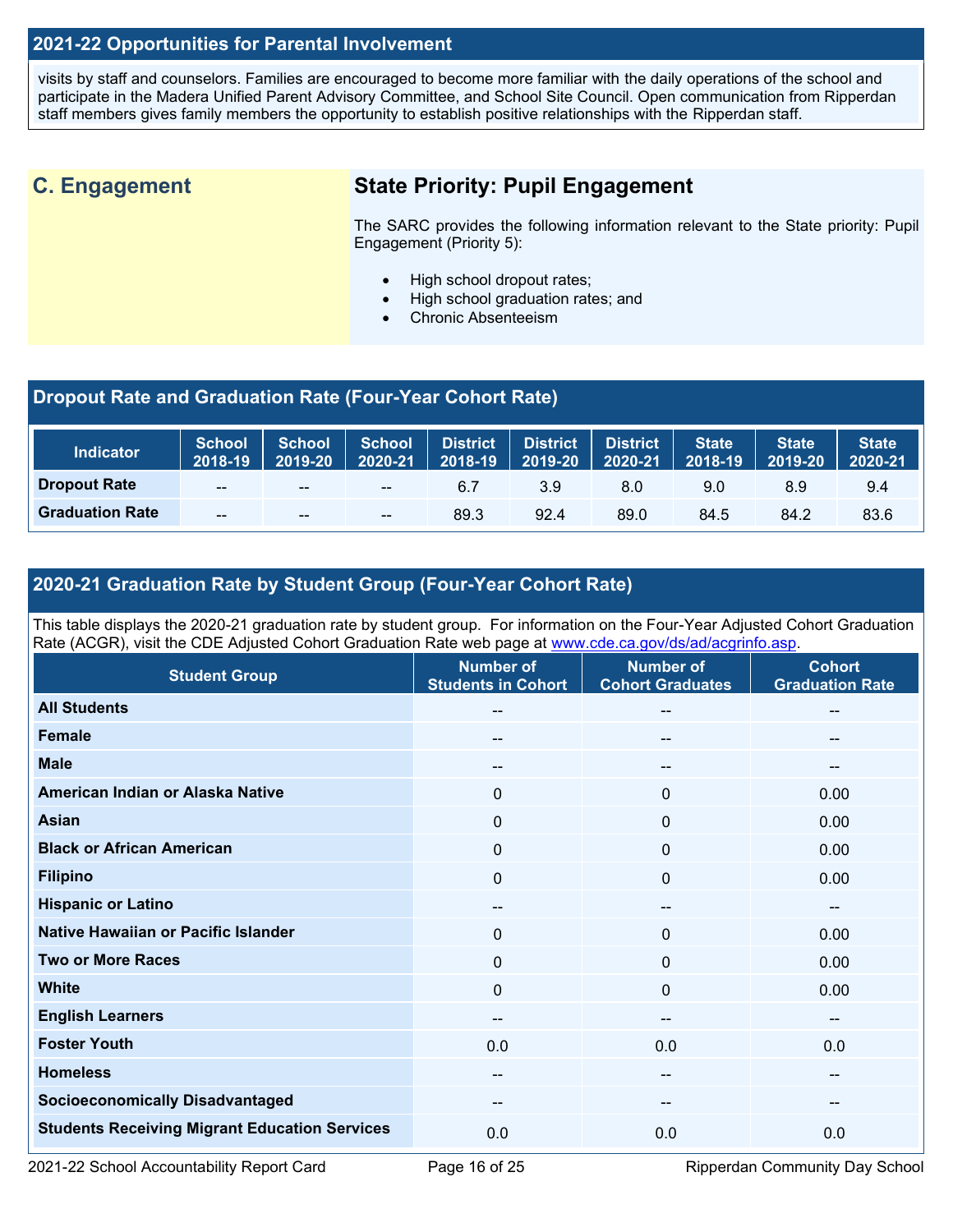### **2020-21 Chronic Absenteeism by Student Group**

| <b>Student Group</b>                                 | <b>Cumulative</b><br><b>Enrollment</b> | <b>Chronic</b><br><b>Absenteeism</b><br>Eligible Enrollment | <b>Chronic</b><br><b>Absenteeism</b><br><b>Count</b> | <b>Chronic</b><br><b>Absenteeism</b><br><b>Rate</b> |
|------------------------------------------------------|----------------------------------------|-------------------------------------------------------------|------------------------------------------------------|-----------------------------------------------------|
| <b>All Students</b>                                  | 58                                     | 57                                                          | 35                                                   | 61.4                                                |
| <b>Female</b>                                        | 11                                     | 10                                                          | 8                                                    | 80.0                                                |
| <b>Male</b>                                          | 47                                     | 47                                                          | 27                                                   | 57.4                                                |
| American Indian or Alaska Native                     | $\mathbf{0}$                           | $\Omega$                                                    | $\Omega$                                             | 0.0                                                 |
| <b>Asian</b>                                         | $\Omega$                               | $\Omega$                                                    | $\Omega$                                             | 0.0                                                 |
| <b>Black or African American</b>                     | 5                                      | 4                                                           | 4                                                    | 100.0                                               |
| <b>Filipino</b>                                      | $\mathbf{0}$                           | $\Omega$                                                    | $\Omega$                                             | 0.0                                                 |
| <b>Hispanic or Latino</b>                            | 50                                     | 50                                                          | 29                                                   | 58.0                                                |
| Native Hawaiian or Pacific Islander                  | $\Omega$                               | $\Omega$                                                    | $\Omega$                                             | 0.0                                                 |
| <b>Two or More Races</b>                             | 1                                      | 1                                                           | $\mathbf 1$                                          | 100.0                                               |
| <b>White</b>                                         | $\overline{2}$                         | $\overline{2}$                                              | 1                                                    | 50.0                                                |
| <b>English Learners</b>                              | 19                                     | 19                                                          | 10                                                   | 52.6                                                |
| <b>Foster Youth</b>                                  | $\Omega$                               | $\Omega$                                                    | $\Omega$                                             | 0.0                                                 |
| <b>Homeless</b>                                      | 15                                     | 15                                                          | 11                                                   | 73.3                                                |
| <b>Socioeconomically Disadvantaged</b>               | 55                                     | 54                                                          | 35                                                   | 64.8                                                |
| <b>Students Receiving Migrant Education Services</b> | $\mathbf{0}$                           | $\Omega$                                                    | $\Omega$                                             | 0.0                                                 |
| <b>Students with Disabilities</b>                    | 10                                     | 10                                                          | 7                                                    | 70.0                                                |

# **C. Engagement State Priority: School Climate**

The SARC provides the following information relevant to the State priority: School Climate (Priority 6):

- Pupil suspension rates;
- Pupil expulsion rates; and
- Other local measures on the sense of safety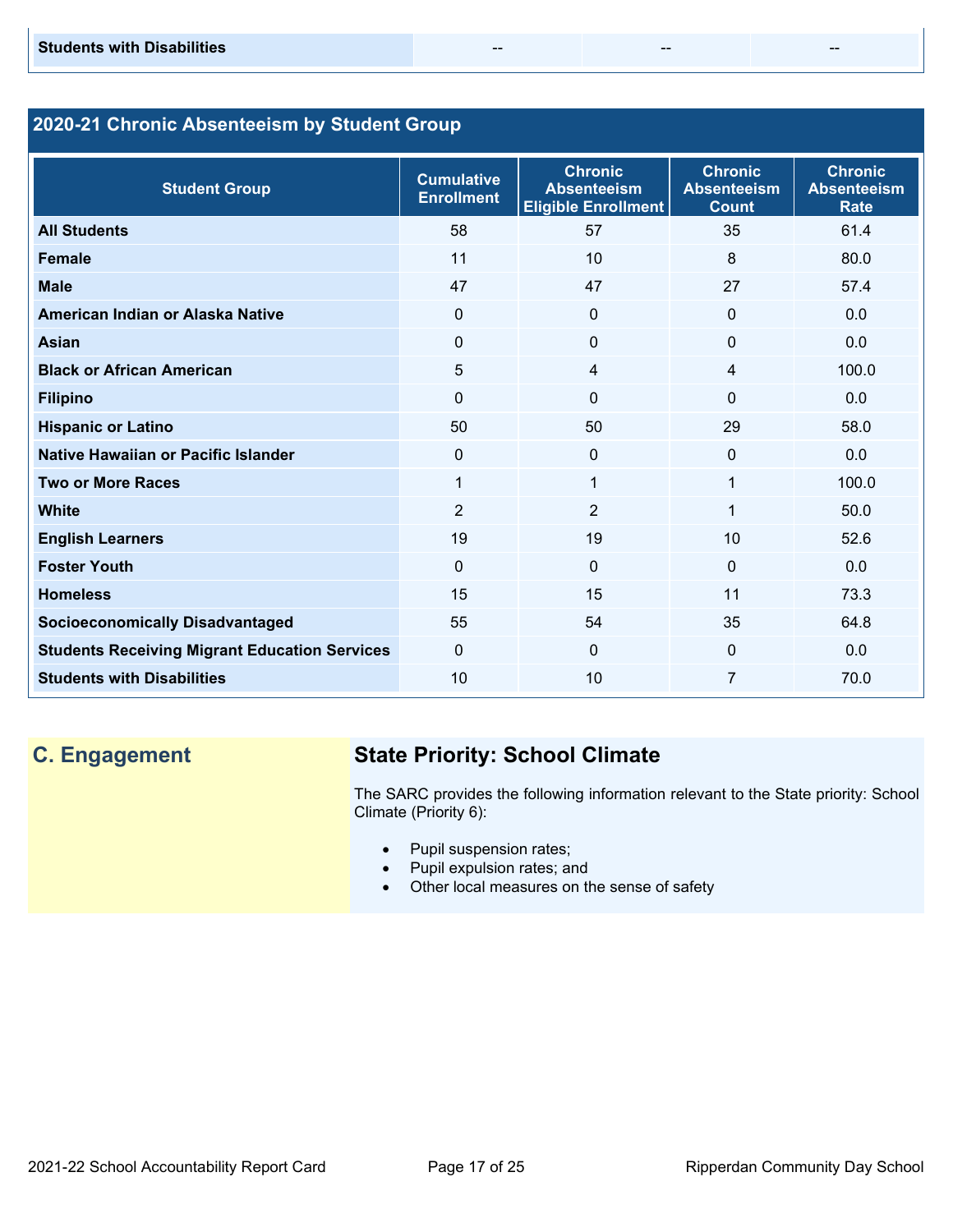#### **Suspensions and Expulsions**

This table displays suspensions and expulsions data collected between July through June, each full school year respectively. Data collected during the 2020-21 school year may not be comparable to earlier years of this collection due to differences in learning mode instruction in response to the COVID-19 pandemic.

| <b>Subject</b>     | <b>School</b><br>2018-19 | <b>School</b><br>2020-21 | <b>District</b><br>2018-19 | <b>District</b><br>2020-21 | <b>State</b><br>2018-19 | <b>State</b><br>2020-21 |
|--------------------|--------------------------|--------------------------|----------------------------|----------------------------|-------------------------|-------------------------|
| <b>Suspensions</b> | 63.87                    | 0.00                     | 6.51                       | 0.18                       | 3.47                    | 0.20                    |
| <b>Expulsions</b>  | 5.04                     | 0.00                     | 0.34                       | 0.00                       | 0.08                    | 0.00                    |

This table displays suspensions and expulsions data collected between July through February, partial school year due to the COVID-19 pandemic. The 2019-2020 suspensions and expulsions rate data are not comparable to other year data because the 2019-2020 school year is a partial school year due to the COVID-19 crisis. As such, it would be inappropriate to make any comparisons in rates of suspensions and expulsions in the 2019-2020 school year compared to other school years.

| <b>Subject</b>     | <b>School</b><br>2019-20 | <b>District</b><br>2019-20 | <b>State</b><br>2019-20 |
|--------------------|--------------------------|----------------------------|-------------------------|
| <b>Suspensions</b> | 55.29                    | 4.05                       | 2.45                    |
| <b>Expulsions</b>  | 2.35                     | 0.18                       | 0.05                    |

#### **2020-21 Suspensions and Expulsions by Student Group**

| <b>Student Group</b>                                 | <b>Suspensions Rate</b> | <b>Expulsions Rate</b> |
|------------------------------------------------------|-------------------------|------------------------|
| <b>All Students</b>                                  | 0.00                    | 0.00                   |
| <b>Female</b>                                        | 0.00                    | 0.00                   |
| <b>Male</b>                                          | 0.00                    | 0.00                   |
| American Indian or Alaska Native                     | 0.00                    | 0.00                   |
| <b>Asian</b>                                         | 0.00                    | 0.00                   |
| <b>Black or African American</b>                     | 0.00                    | 0.00                   |
| <b>Filipino</b>                                      | 0.00                    | 0.00                   |
| <b>Hispanic or Latino</b>                            | 0.00                    | 0.00                   |
| Native Hawaiian or Pacific Islander                  | 0.00                    | 0.00                   |
| <b>Two or More Races</b>                             | 0.00                    | 0.00                   |
| <b>White</b>                                         | 0.00                    | 0.00                   |
| <b>English Learners</b>                              | 0.00                    | 0.00                   |
| <b>Foster Youth</b>                                  | 0.00                    | 0.00                   |
| <b>Homeless</b>                                      | 0.00                    | 0.00                   |
| <b>Socioeconomically Disadvantaged</b>               | 0.00                    | 0.00                   |
| <b>Students Receiving Migrant Education Services</b> | 0.00                    | 0.00                   |
| <b>Students with Disabilities</b>                    | 0.00                    | 0.00                   |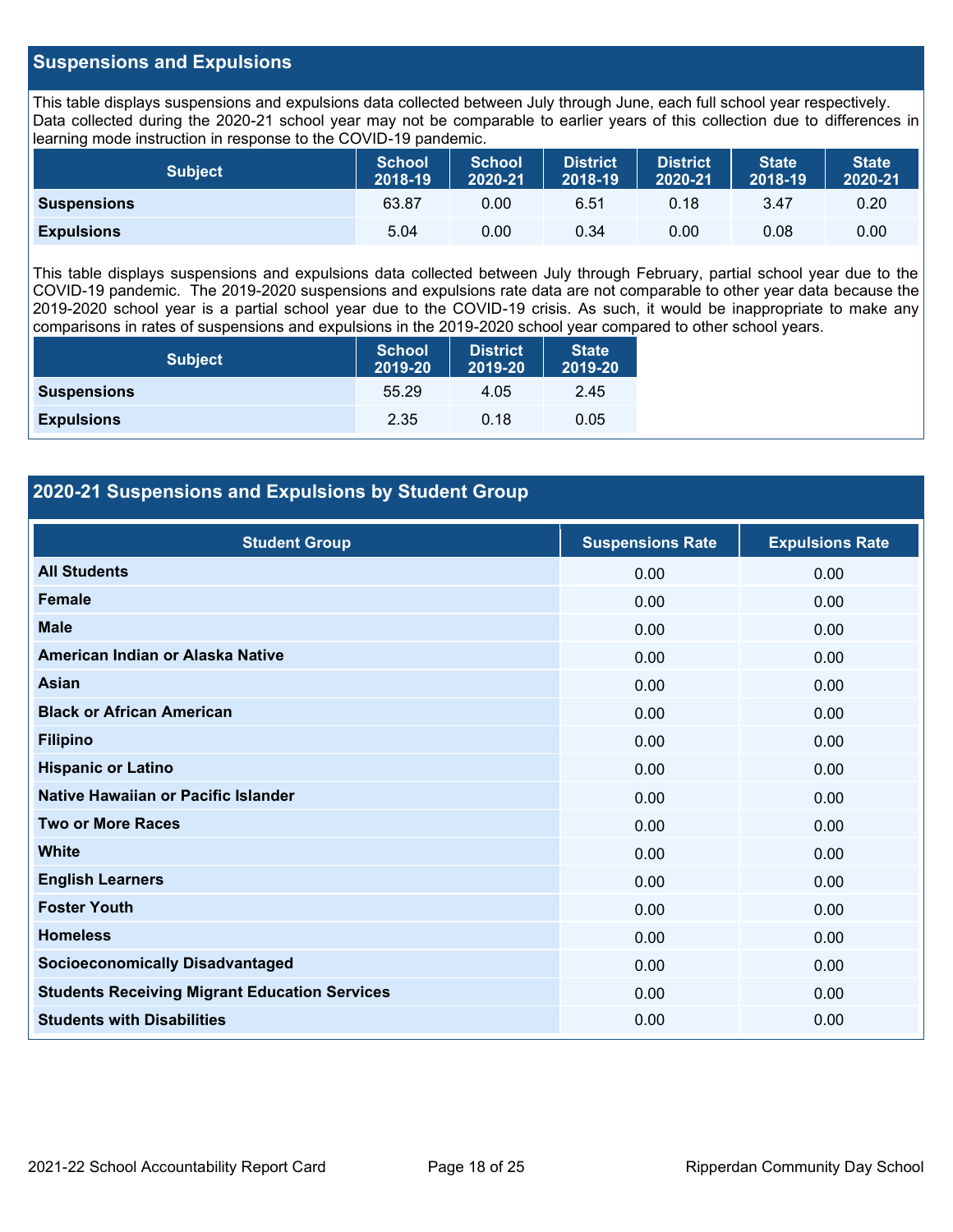#### **2021-22 School Safety Plan**

Safety of students and staff is a primary concern of Ripperdan Community Day. The school is in compliance with all laws, rules, and regulations pertaining to hazardous materials and state earthquake standards. The School Site Safety plan was last reviewed and updated in February 2021 by the School Safety Committee. All revisions were communicated to the both the classified and certificated staff. The school's disaster preparedness plan includes steps for ensuring student and staff safety during a disaster. Fire and disaster drills are conducted on a regular basis throughout the school year. Lockdown drills are held three times a year. Students are supervised before and after school and during lunch and break by certificated/classified staff. The school has two full-time Safety Officers provided by Madera Unified. There is a designated area for student drop off and pick up. Visitors must check-in at our front office before entering any student areas on our campus.

#### **2018-19 Secondary Average Class Size and Class Size Distribution**

This table displays the 2018-19 average class size and class size distribution. The columns titled "Number of Classes" indicates how many classes fall into each size category (a range of total students per classroom). At the secondary school level, this information is reported by subject area rather than grade level.

| <b>Subject</b>               | <b>Average</b><br><b>Class</b><br><b>Size</b> | 1-22 Students | Number of Classes with   Number of Classes with  <br>23-32 Students | <b>Number of Classes with</b><br>33+ Students |
|------------------------------|-----------------------------------------------|---------------|---------------------------------------------------------------------|-----------------------------------------------|
| <b>English Language Arts</b> | 8                                             | 10            |                                                                     |                                               |
| <b>Mathematics</b>           | 8                                             | 6             |                                                                     |                                               |
| <b>Science</b>               | 6                                             | 6             |                                                                     |                                               |
| <b>Social Science</b>        | 8                                             | 6             |                                                                     |                                               |

#### **2019-20 Secondary Average Class Size and Class Size Distribution**

This table displays the 2019-20 average class size and class size distribution. The columns titled "Number of Classes" indicates how many classes fall into each size category (a range of total students per classroom). At the secondary school level, this information is reported by subject area rather than grade level.

| <b>Subject</b>               | Average<br><b>Class</b><br><b>Size</b> | 1-22 Students | Number of Classes with   Number of Classes with  <br>23-32 Students | Number of Classes with<br>33+ Students |
|------------------------------|----------------------------------------|---------------|---------------------------------------------------------------------|----------------------------------------|
| <b>English Language Arts</b> | 5                                      | 11            |                                                                     |                                        |
| <b>Mathematics</b>           | 9                                      |               |                                                                     |                                        |
| <b>Science</b>               | 8                                      | 4             |                                                                     |                                        |
| <b>Social Science</b>        | 6                                      | 6             |                                                                     |                                        |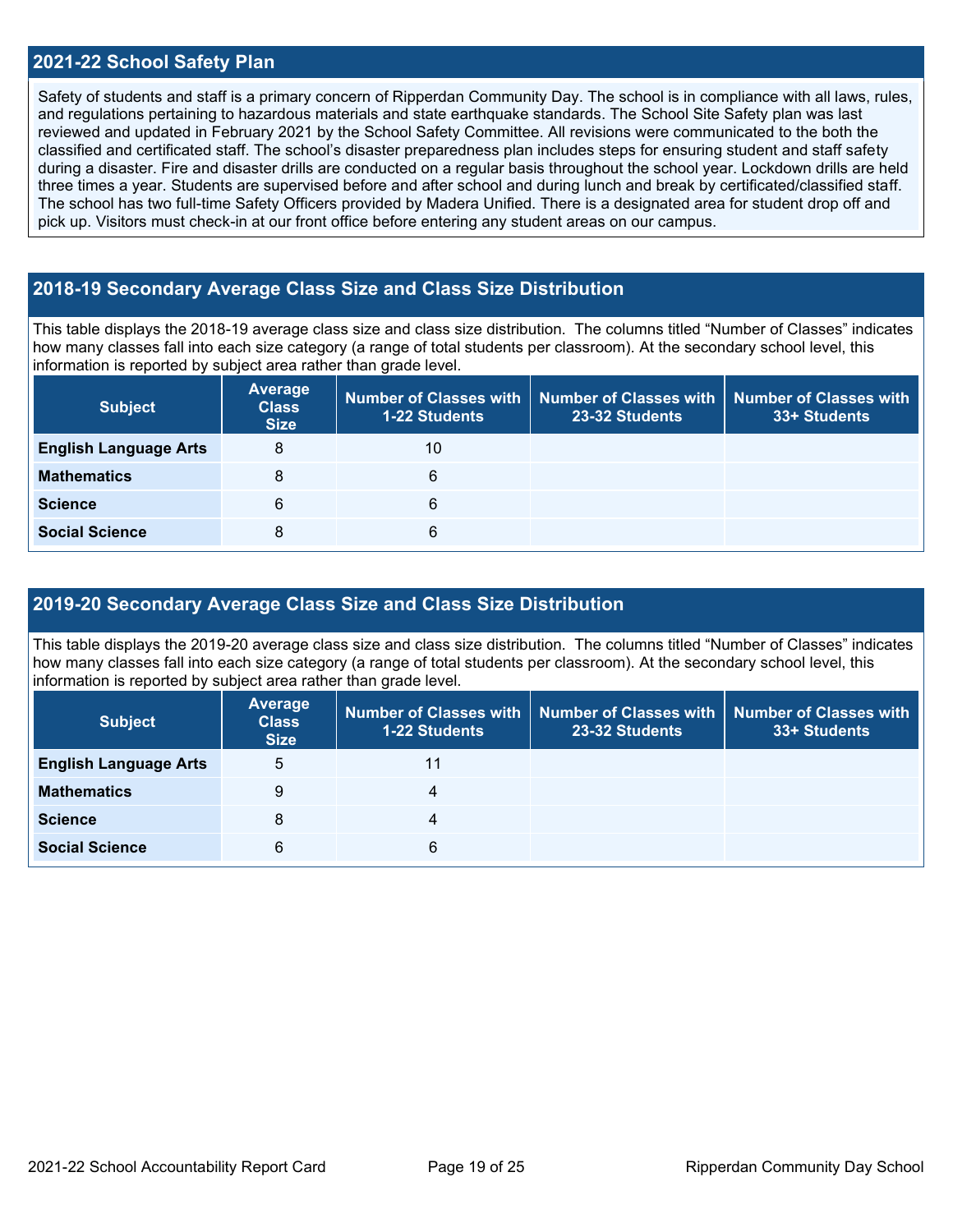#### **2020-21 Secondary Average Class Size and Class Size Distribution**

This table displays the 2020-21 average class size and class size distribution. The columns titled "Number of Classes" indicates how many classes fall into each size category (a range of total students per classroom). At the secondary school level, this information is reported by subject area rather than grade level.

| <b>Subject</b>               | <b>Average</b><br><b>Class</b><br><b>Size</b> | 1-22 Students | Number of Classes with   Number of Classes with   Number of Classes with<br>23-32 Students | 33+ Students |
|------------------------------|-----------------------------------------------|---------------|--------------------------------------------------------------------------------------------|--------------|
| <b>English Language Arts</b> | 5                                             | 15            |                                                                                            |              |
| <b>Mathematics</b>           | 9                                             | 5             |                                                                                            |              |
| <b>Science</b>               | 8                                             | 4             |                                                                                            |              |
| <b>Social Science</b>        |                                               |               |                                                                                            |              |

#### **2020-21 Ratio of Pupils to Academic Counselor**

This table displays the ratio of pupils to Academic Counselor. One full time equivalent (FTE) equals one staff member working full time; one FTE could also represent two staff members who each work 50 percent of full time.

| <b>Title</b>                        | <b>Ratio</b> |
|-------------------------------------|--------------|
| <b>Pupils to Academic Counselor</b> | 21.5         |

#### **2020-21 Student Support Services Staff**

This table displays the number of FTE support staff assigned to this school. One full time equivalent (FTE) equals one staff member working full time; one FTE could also represent two staff members who each work 50 percent of full time.

| <b>Title</b>                                                         | <b>Number of FTE Assigned to School</b> |
|----------------------------------------------------------------------|-----------------------------------------|
| <b>Counselor (Academic, Social/Behavioral or Career Development)</b> | 2                                       |
| Library Media Teacher (Librarian)                                    | $\mathbf{0}$                            |
| <b>Library Media Services Staff (Paraprofessional)</b>               | $\mathbf{0}$                            |
| <b>Psychologist</b>                                                  | 0.4                                     |
| <b>Social Worker</b>                                                 | $\mathbf 0$                             |
| <b>Nurse</b>                                                         | 0.3                                     |
| <b>Speech/Language/Hearing Specialist</b>                            | 0.3                                     |
| <b>Resource Specialist (non-teaching)</b>                            | 0                                       |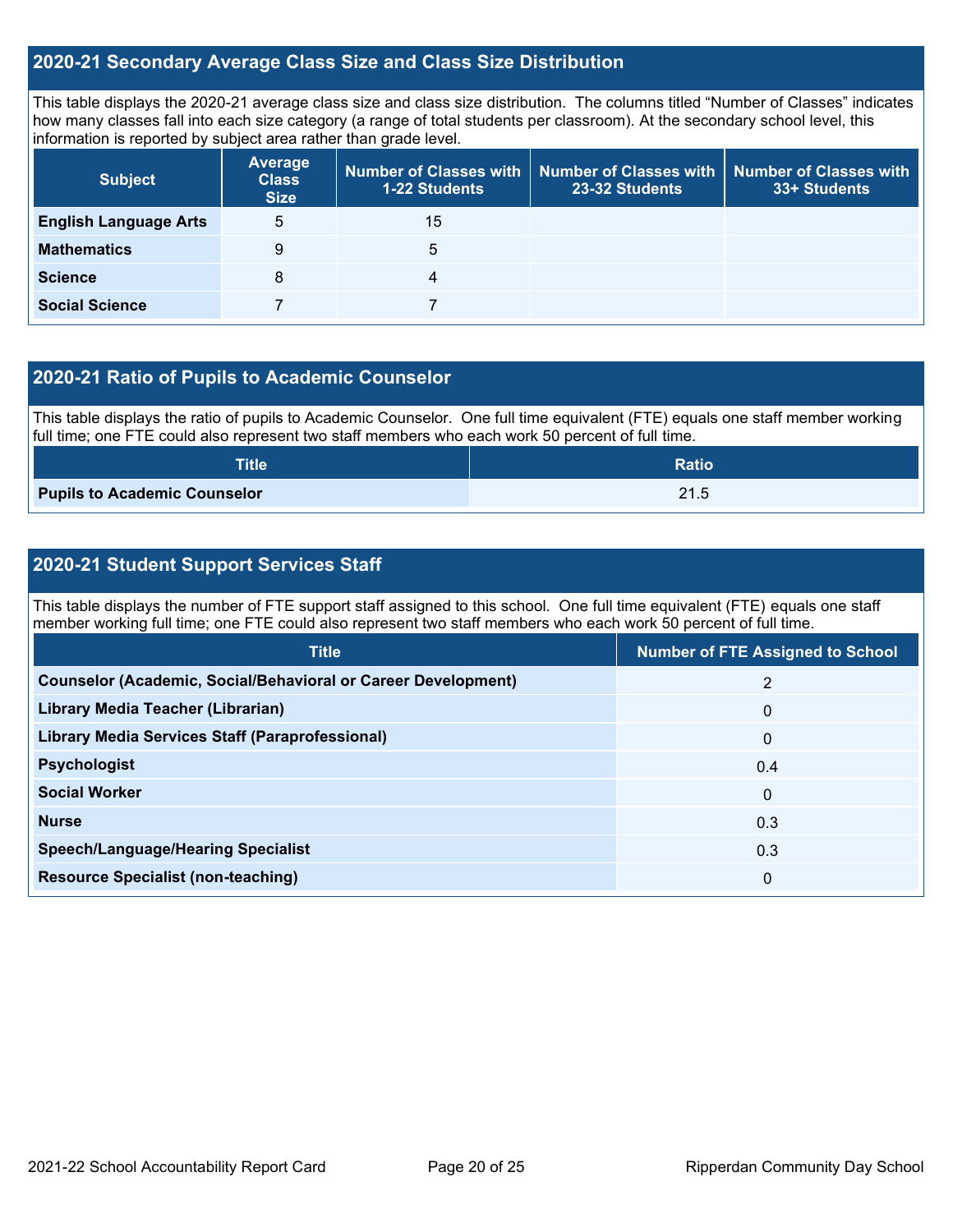#### **2019-20 Expenditures Per Pupil and School Site Teacher Salaries**

This table displays the 2019-20 expenditures per pupil and average teach salary for this school. Cells with N/A values do not require data.

| Level                                                | <b>Total</b><br><b>Expenditures</b><br><b>Per Pupil</b> | <b>Expenditures</b><br><b>Per Pupil</b><br>(Restricted) | <b>Expenditures</b><br><b>Per Pupil</b><br>(Unrestricted) | <b>Average</b><br><b>Teacher</b><br><b>Salary</b> |
|------------------------------------------------------|---------------------------------------------------------|---------------------------------------------------------|-----------------------------------------------------------|---------------------------------------------------|
| <b>School Site</b>                                   | \$4,233                                                 | \$1,740                                                 | \$2.493                                                   | \$57,290                                          |
| <b>District</b>                                      | N/A                                                     | N/A                                                     | \$5.345                                                   | \$75,229                                          |
| <b>Percent Difference - School Site and District</b> | N/A                                                     | N/A                                                     | $-72.8$                                                   | $-27.1$                                           |
| <b>State</b>                                         |                                                         |                                                         | \$8.444                                                   | \$86,376                                          |
| <b>Percent Difference - School Site and State</b>    | N/A                                                     | N/A                                                     | $-108.8$                                                  | $-40.5$                                           |

### **2020-21 Types of Services Funded**

At the time this report was published, the most recent financial and salary comparison data from the State of California was for the 2020-21 school year. The Expenditures Per Pupil table provides a comparison of a school's per pupil funding from unrestricted sources with other schools in the district and throughout the state.

The California Department of Education issued guidance to the district in August 2019 regarding how to calculate school-level per-pupil expenditures that will be reported in the 2020-2021 fiscal year.

For detailed information on school expenditures for all districts in California, see the CDE Current Expense of Education & Perpupil Spending Web page at [http://www.](http://www./) cde.ca.gov/ds/fd/ec/. For information on teacher salaries for all districts in California, see the CDE Certificated Salaries & Benefits Web page at<http://www.cde.ca.gov/> ds/fd/cs/. To look up expenditures and salaries for a specific school district, see the Ed-Data Web site at: [http://www.ed-data.org.](http://www.ed-data.org./)

District Revenue Sources (Fiscal Year 2020-21) In addition to general state funding, Madera Unified School District received state and federal funding for the following categorical funds and other support programs:

• Title I, II, III, and IV

#### **2019-20 Teacher and Administrative Salaries**

This table displays the 2019-20 Teacher and Administrative salaries. For detailed information on salaries, see the CDE Certification Salaries & Benefits web page at [http://www.cde.ca.gov/ds/fd/cs/.](http://www.cde.ca.gov/ds/fd/cs/)

| Category                                             | <b>District</b><br><b>Amount</b> | <b>State Average</b><br>for Districts<br>in Same Category |  |
|------------------------------------------------------|----------------------------------|-----------------------------------------------------------|--|
| <b>Beginning Teacher Salary</b>                      | \$45,956                         | \$52,562                                                  |  |
| <b>Mid-Range Teacher Salary</b>                      | \$73,239                         | \$83,575                                                  |  |
| <b>Highest Teacher Salary</b>                        | \$93,867                         | \$104,166                                                 |  |
| <b>Average Principal Salary (Elementary)</b>         | \$124,294                        | \$131,875                                                 |  |
| <b>Average Principal Salary (Middle)</b>             | \$125,066                        | \$137,852                                                 |  |
| <b>Average Principal Salary (High)</b>               | \$135,508                        | \$150,626                                                 |  |
| <b>Superintendent Salary</b>                         | \$225,000                        | \$260,243                                                 |  |
| <b>Percent of Budget for Teacher Salaries</b>        | 30%                              | 34%                                                       |  |
| <b>Percent of Budget for Administrative Salaries</b> | 5%                               | 5%                                                        |  |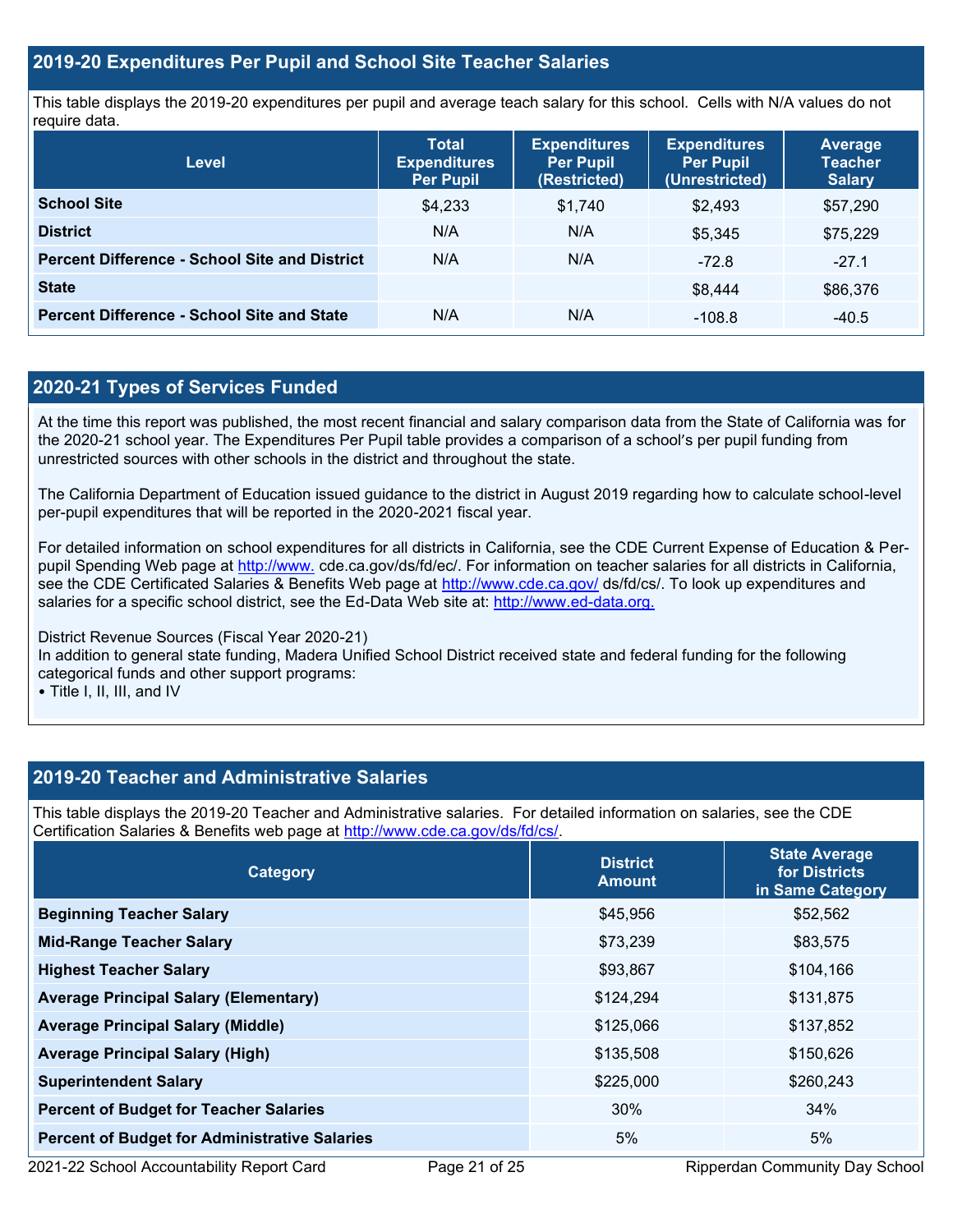#### **2020-21 Advanced Placement (AP) Courses**

This table displays the percent of student in AP courses at this school.

#### **Percent of Students in AP Courses**

This table displays the number of AP courses offered at this school where there are student course enrollments of at least one student.

| <b>Subject</b>                  | <b>Number of AP Courses Offered</b> |
|---------------------------------|-------------------------------------|
| <b>Computer Science</b>         | $\mathbf 0$                         |
| <b>English</b>                  | $\mathbf 0$                         |
| <b>Fine and Performing Arts</b> | $\mathbf 0$                         |
| <b>Foreign Language</b>         | $\mathbf 0$                         |
| <b>Mathematics</b>              | $\mathbf 0$                         |
| <b>Science</b>                  | $\mathbf 0$                         |
| <b>Social Science</b>           | $\mathbf 0$                         |
| <b>Total AP Courses Offered</b> | $\mathbf 0$                         |

#### **Professional Development**

As part of the growth process, opportunities for training and staff development are provided at both the district and individual school sites to administrators, teachers, and classified staff. Staff is encouraged to seek Professional Development opportunities that will assist them in working with our students. We believe in modeling learning by being life long learners.

Each week during our staff meetings, we dedicate time to cover topics that are relevant to student discipline/support, school safety, and best practices and strategies to employ with our student population. Each semester staff work together to communicate progress, challenges, and areas needed for continued training.

At the start of the 20-21 schoolyear 7 full days of Distance Learning professional development was provided by Madera Unified School District to ensure teachers were prepared to provide quality educational services to students during school closures due to the pandemic.

During the 2122 schoolyear students and staff participated in Safe School Ambassador training, trainings specific to students of trauma, and training related to student engagement. These were identified by staff and administration and provided by Madera Unified School District.

This table displays the number of school days dedicated to staff development and continuous improvement.

| <b>Subject</b>                                                                  |  | $\vert$ 2019-20 2020-21 2021-22 |
|---------------------------------------------------------------------------------|--|---------------------------------|
| Number of school days dedicated to Staff Development and Continuous Improvement |  |                                 |

# **Madera Unified School District 2020-21 Local Accountability Report Card (LARC) Addendum**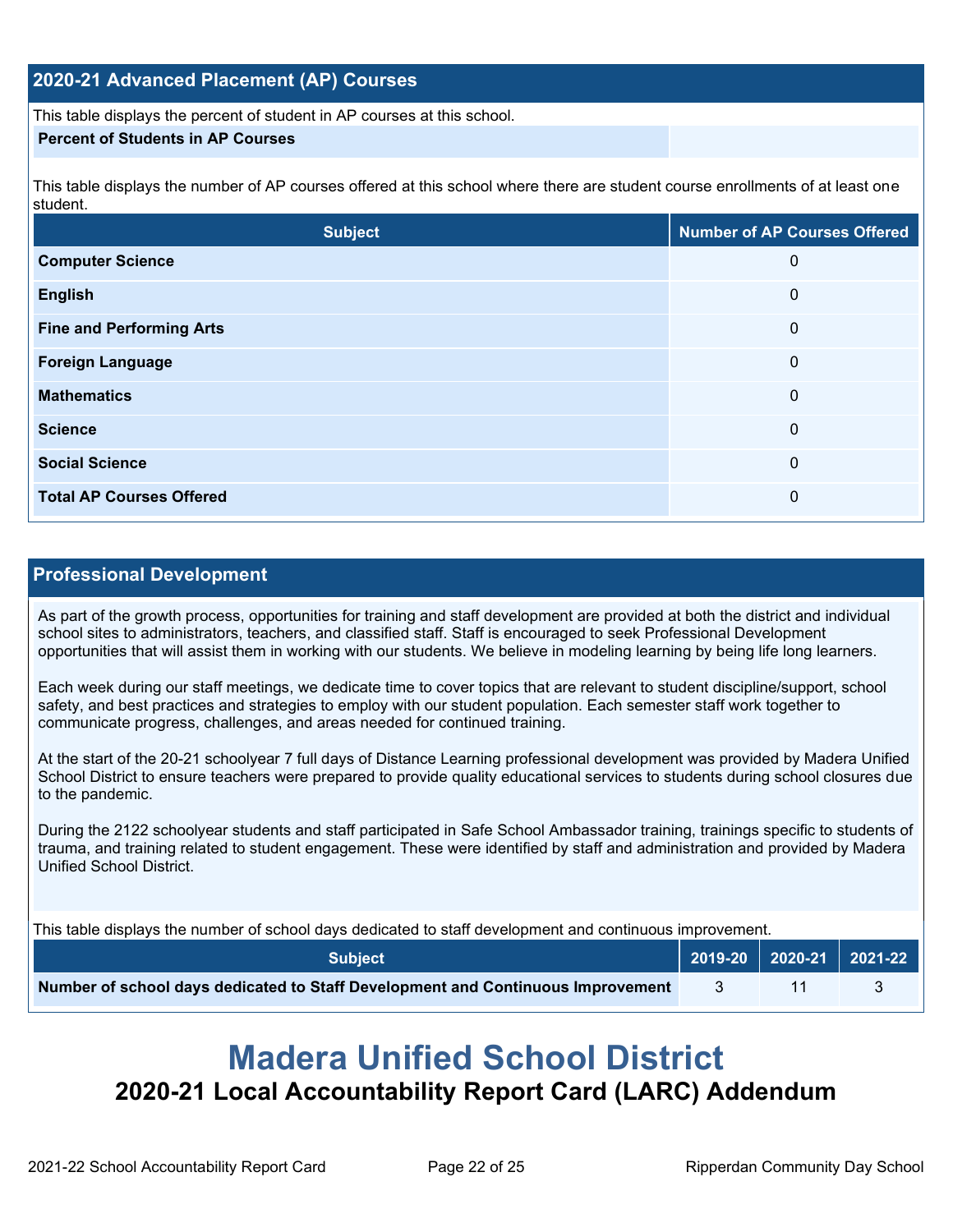# **Local Accountability Report Card (LARC) Addendum**

**2020-21 Local Accountability Report Card (LARC) Addendum Overview**



On July 14, 2021, the California State Board of Education (SBE) determined that the California Department of Education (CDE) will use the SARC as the mechanism to conduct a one-time data collection of the LEA-level aggregate test results of all school's local assessments administered during the 2020–2021 school year in order to meet the federal Every Students Succeeds Act (ESSA) reporting requirement for the Local Educational Agency Accountability Report Cards (LARCs).

Each local educational agency (LEA) is responsible for preparing and posting their annual LARC in accordance with the federal ESSA. As a courtesy, the CDE prepares and posts the LARCs on behalf of all LEAs.

Only for the 2020–2021 school year and the 2020–2021 LARCs, LEAs are required to report their aggregate local assessments test results at the LEA-level to the CDE by populating the tables below via the SARC. These data will be used to meet the LEAs' federal requirement for their LARCs. Note that it is the responsibility of the school and LEA to ensure that all student privacy and suppression rules are in place when reporting data in Tables 3 and 4 in the Addendum, as applicable.

The tables below are not part of the SBE approved 2020–2021 SARC template but rather are the mechanism by which these required data will be collected from LEAs.

For purposes of the LARC and the following tables, an LEA is defined as a school district, a county office of education, or a direct funded charter school.

| <b>2021-22 District Contact Information</b> |                                |  |  |
|---------------------------------------------|--------------------------------|--|--|
| <b>District Name</b>                        | Madera Unified School District |  |  |
| <b>Phone Number</b>                         | 559.675.4500                   |  |  |
| Superintendent                              | <b>Todd Lile</b>               |  |  |
| <b>Email Address</b>                        | toddlile@maderausd.org         |  |  |
| <b>District Website Address</b>             | www.madera.k12.ca.us           |  |  |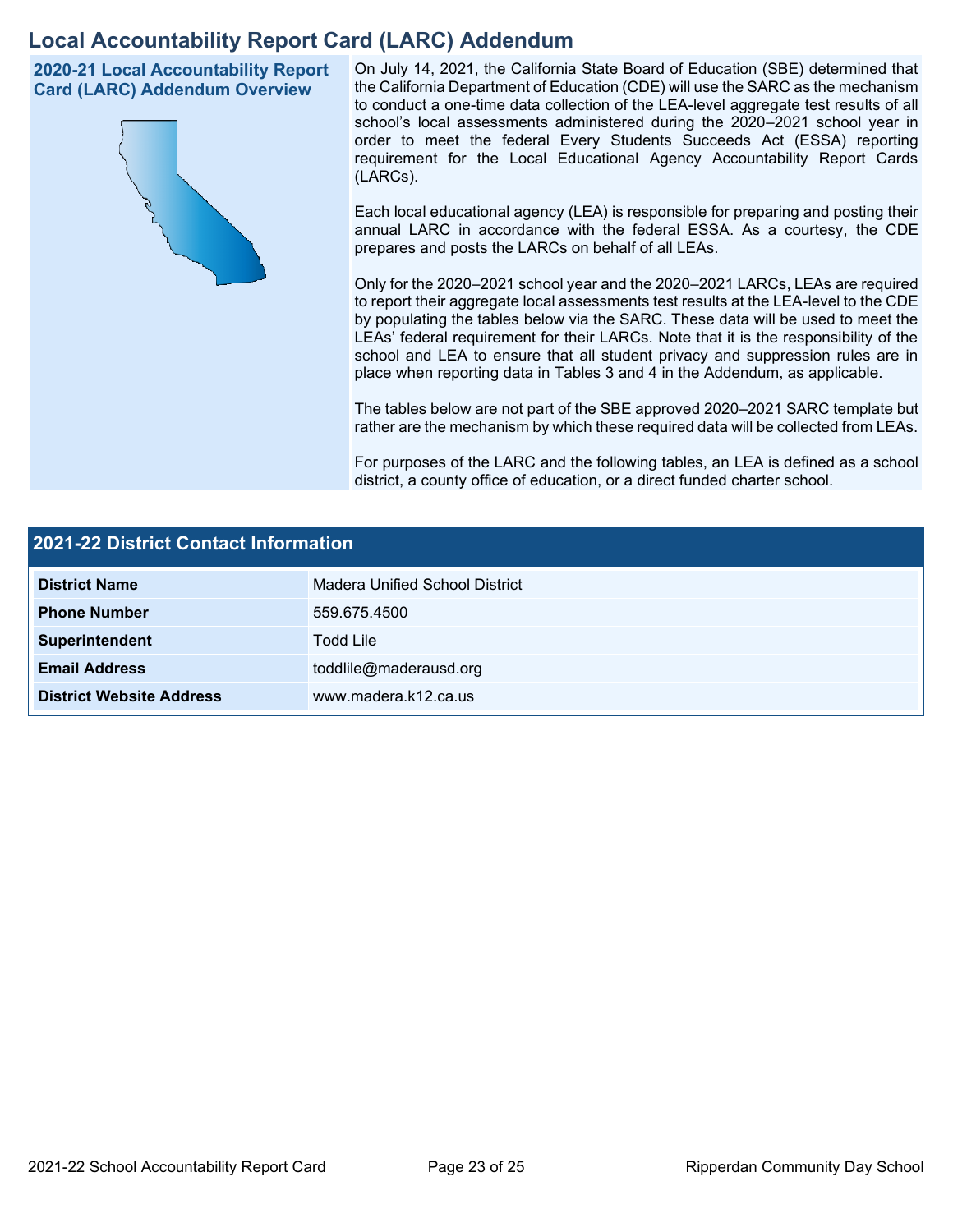### **2020-21 CAASPP Test Results in ELA by Student Group**

This table displays CAASPP test results in ELA by student group for students grades three through eight and grade eleven taking and completing a state-administered assessment. The CDE will populate this table for schools in cases where the school administered the CAASPP assessment. In cases where the school administered a local assessment instead of CAASPP, the CDE will populate this table with "NT" values, meaning this school did not test students using the CAASPP. See the local assessment(s) table for more information.

| <b>CAASPP</b><br><b>Total</b><br><b>Enrollment</b> | <b>CAASPP</b><br><b>Number</b><br><b>Tested</b> | <b>CAASPP</b><br><b>Percent</b><br><b>Tested</b> | <b>CAASPP</b><br><b>Percent</b><br><b>Not Tested</b> | <b>CAASPP</b><br><b>Percent</b><br>Met or<br><b>Exceeded</b> |
|----------------------------------------------------|-------------------------------------------------|--------------------------------------------------|------------------------------------------------------|--------------------------------------------------------------|
| 10502                                              | <b>NT</b>                                       | <b>NT</b>                                        | <b>NT</b>                                            | <b>NT</b>                                                    |
| 5136                                               | <b>NT</b>                                       | <b>NT</b>                                        | <b>NT</b>                                            | <b>NT</b>                                                    |
| 5366                                               | <b>NT</b>                                       | <b>NT</b>                                        | <b>NT</b>                                            | <b>NT</b>                                                    |
| 46                                                 | <b>NT</b>                                       | <b>NT</b>                                        | <b>NT</b>                                            | <b>NT</b>                                                    |
| 103                                                | <b>NT</b>                                       | <b>NT</b>                                        | <b>NT</b>                                            | <b>NT</b>                                                    |
| 146                                                | <b>NT</b>                                       | <b>NT</b>                                        | <b>NT</b>                                            | NT                                                           |
| 18                                                 | <b>NT</b>                                       | <b>NT</b>                                        | <b>NT</b>                                            | <b>NT</b>                                                    |
| 9612                                               | <b>NT</b>                                       | <b>NT</b>                                        | <b>NT</b>                                            | <b>NT</b>                                                    |
| --                                                 | <b>NT</b>                                       | <b>NT</b>                                        | <b>NT</b>                                            | <b>NT</b>                                                    |
| 86                                                 | <b>NT</b>                                       | <b>NT</b>                                        | <b>NT</b>                                            | <b>NT</b>                                                    |
| 487                                                | <b>NT</b>                                       | <b>NT</b>                                        | <b>NT</b>                                            | <b>NT</b>                                                    |
| 2921                                               | <b>NT</b>                                       | <b>NT</b>                                        | <b>NT</b>                                            | <b>NT</b>                                                    |
| 100                                                | <b>NT</b>                                       | <b>NT</b>                                        | <b>NT</b>                                            | <b>NT</b>                                                    |
| 656                                                | <b>NT</b>                                       | <b>NT</b>                                        | <b>NT</b>                                            | <b>NT</b>                                                    |
| 134                                                | <b>NT</b>                                       | <b>NT</b>                                        | <b>NT</b>                                            | <b>NT</b>                                                    |
| 9608                                               | <b>NT</b>                                       | <b>NT</b>                                        | <b>NT</b>                                            | <b>NT</b>                                                    |
| 364                                                | <b>NT</b>                                       | <b>NT</b>                                        | <b>NT</b>                                            | NT                                                           |
| 867                                                | <b>NT</b>                                       | <b>NT</b>                                        | <b>NT</b>                                            | NT                                                           |
|                                                    |                                                 |                                                  |                                                      |                                                              |